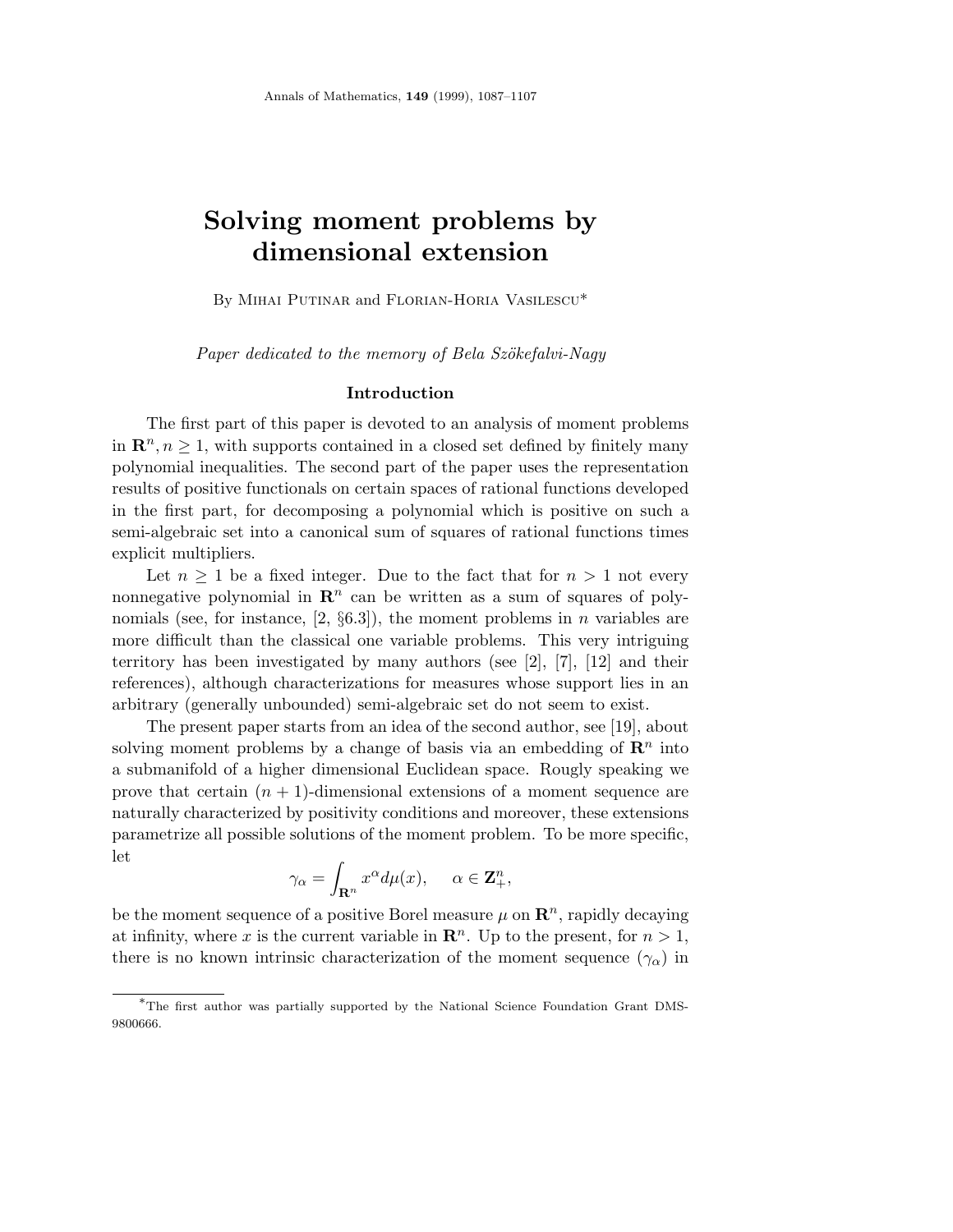terms of one or several positivity conditions (contrary to the case  $n = 1$  where Hamburger's condition  $(\gamma_{p+q})_{p,q=0}^{\infty} \geq 0$  gives such a characterization; see for instance [1]). The starting observation in the first part of our paper is that, instead, the extended sequence:

$$
\delta_{\alpha,m}=\int_{\mathbf{R}^n}\frac{x^\alpha}{(1+\|x\|^2)^m}d\mu(x),\quad \ (\alpha,m)\in\mathbf{Z}_+^n\times \mathbf{Z}_+,
$$

can be characterized by a single positivity condition. In addition, on these extensions of the moment sequence one can naturally impose semi-algebraic restrictions on the support of the representing measures.

Our approach, like that from [19], relies only on elementary facts of algebra and operator theory. The main new ingredient is Nelson's celebrated criterion of (strong) commutativity of a tuple of essentially selfadjoint operators (see [8]).

The second part of the paper represents an algebraic counterpart to the first one. As is by now well understood, moment problems are in natural duality with additive decompositions of nonnegative polynomials into squares of polynomials or rational functions. This latter subject is a central topic in real algebraic geometry (cf. [3]); several algebraic, geometric or analytic methods have recently contributed to refining such decompositions into sums of squares; cf. [4], [11], [13]. The proofs we propose below use, besides the above-mentioned base change in the related moment problems, only the separation theorem of convex sets in finite dimensional spaces.

One of the motivations of the contents of Section 4 is a new proof for the representation of a positive polynomial as a sum of squares of rational functions, allowing as denominators only powers of  $1 + ||x||^2$  (which also occur in the first part of the paper). This result, recently proved in an elegant way by B. Reznick, extends and improves older assertions due to Polya, Habicht, Delzell etc. (see [11], where a more complete list of references is given).

As a matter of fact, our method permits a description, in this spirit, of every homogeneous polynomial that is positive on a semi-algebraic set given by a simultaneous system of homogeneous polynomial inequalities (see also [3] and [16] for similar statements). And slightly more general results, valid for nonhomogeneous polynomials, when control of the highest degree term on the hyperplane at infinity is imposed, are also derived. It is interesting that the universal denominator  $1 + ||x||^2$ , or its square root, is good not only for representing positive polynomials on the whole  $\mathbb{R}^n$ , but also for these more general representations. The homogeneity assumption makes possible, after dimensional extension, a reduction of the supports of the representing measures to a Euclidean sphere. Then a refined convexity method due to Cassier [4] comes naturally into the proofs.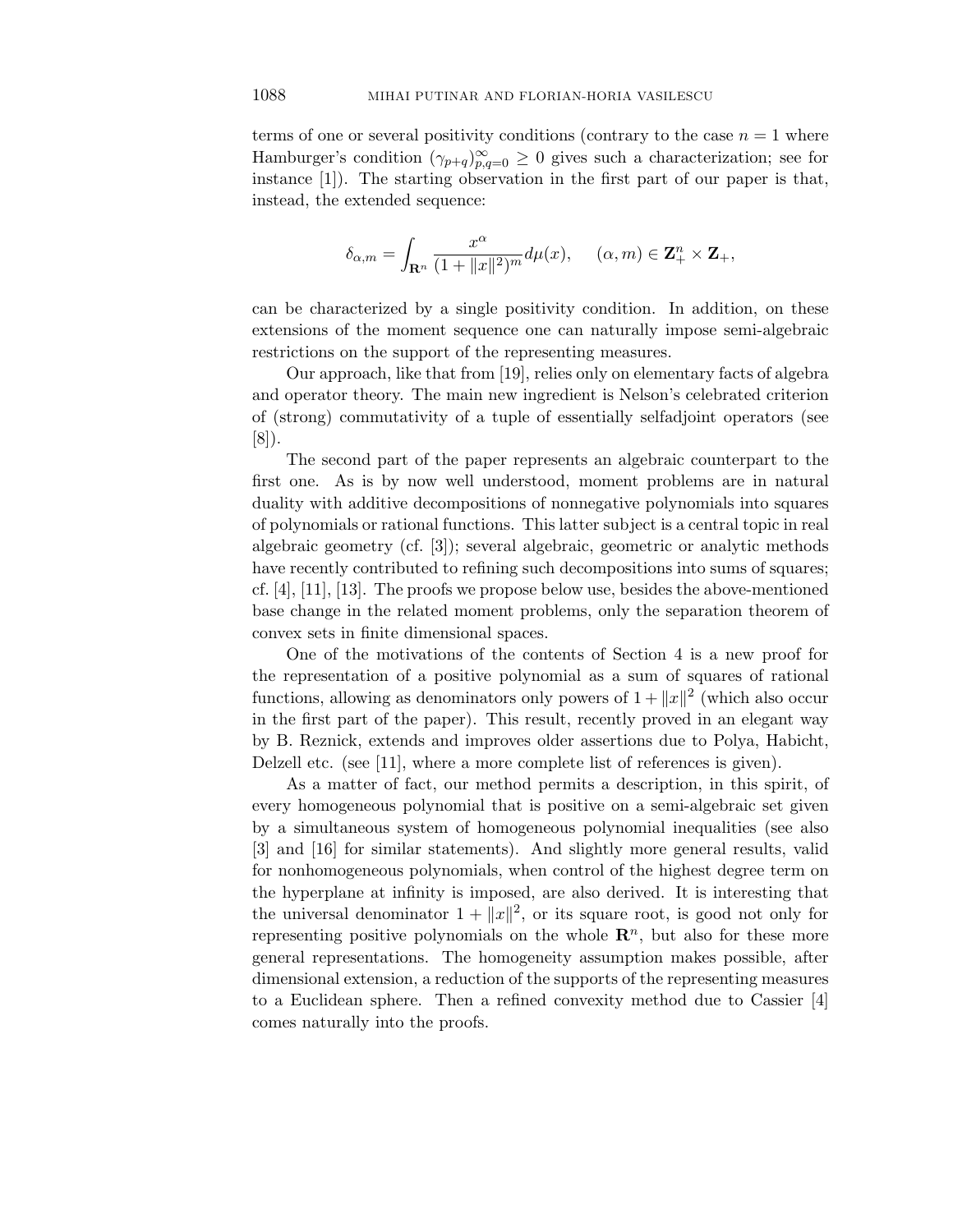In contrast to most known decomposition theorems of a polynomial  $p(x)$ which is positive on the semi-algebraic set  $\{x \in \mathbb{R}^n; q_i(x) \geq 0, 1 \leq j \leq d\}$ , our results in Section 4 provide, modulo the denominator  $1+\|x\|^2$  and possibly its square root, representations of  $p(x)$  as a sum of squares of polynomials times each generator  $q_i$ , and not times general products  $q_{i_1} q_{i_2} \ldots q_{i_n}$ ; cf. [3].

We have not included here a discussion of the uniqueness of the representing measures of the moment problems we investigate. In this respect we refer to [1, Th. 2.3.4 and Prob. 14, Chap. 5] for two different general uniqueness criteria applicable to moment problems in any dimension.

## **1. Preliminaries**

First we fix some notation and terminology.

Let  $\mathcal R$  be an algebra of complex-valued functions, defined on the Euclidean space  $\mathbb{R}^n$ , such that the constant function  $1 \in \mathcal{R}$ , and if  $f \in \mathcal{R}$  then  $\bar{f} \in \mathcal{R}$ . A linear map  $L : \mathcal{R} \to \mathbf{C}$  is said to be *positive semi-definite* if  $L(f\bar{f}) \geq 0$  for all  $f \in \mathcal{R}$ . If *L* is positive semi-definite on  $\mathcal{R}$ , we shall always assume that  $L(1) > 0$  (i.e., *L* is not degenerate).

Let R be an algebra as above, and let  $L : \mathcal{R} \to \mathbb{C}$  be positive semi-definite. This pair can be associated, in a canonical way, with a certain pre-Hilbert space (see [6], [7] etc.). To recall this construction, let  $\mathcal{N} = \{f \in \mathcal{R}; L(f\bar{f})=0\}.$ Since *L* satisfies the Cauchy-Schwarz inequality, it follows that  $N$  is an ideal of  $\mathcal{R}$ . Moreover, the quotient  $\mathcal{R}/\mathcal{N}$  is a pre-Hilbert space, whose inner product is given by

(1.1) 
$$
\langle f + \mathcal{N}, g + \mathcal{N} \rangle = L(f\bar{g}), \quad f, g \in \mathcal{R}.
$$

Note also that  $R/N$  is an R-module.

An arbitrary map  $L : \mathcal{R} \to \mathbf{C}$  is said to be a *moment map* if there exists a positive measure  $\mu$  on  $\mathbb{R}^n$  such that  $\mathcal{R} \subset L^2(\mu)$ , and  $L(f) = \int f d\mu$ ,  $f \in \mathcal{R}$ . In this case, the measure  $\mu$  is said to be a *representing measure* for the (necessarily linear) map *L*. Clearly, every moment map is positive semi-definite. The moment problem on  $\mathcal R$  is to characterize those positive semi-definite maps on R which are moment maps. A solution of a moment problem is said to be determined if the corresponding representing measure is uniquely determined.

In this paper, following the classical case, we shall be particularly interested by the following framework. Let us denote by  $\mathbb{Z}_{+}^{n}$  the set of all multiindices  $\alpha = (\alpha_1, \ldots, \alpha_n)$ , where  $\mathbf{Z}_+$  is the set of nonnegative integers. Let  $\mathcal{P}_n$ be the algebra of all polynomial functions on  $\mathbb{R}^n$ , with complex coefficients. We shall denote by  $t^{\alpha}$  the monomial  $t_1^{\alpha_1} \cdots t_n^{\alpha_n}$ , where  $t = (t_1, \ldots, t_n)$  is the current variable in  $\mathbb{R}^n$ , and  $\alpha \in \mathbb{Z}_+^n$ . Therefore, using standard notation, we have  $\mathcal{P}_n = \mathbf{C}[t]$ .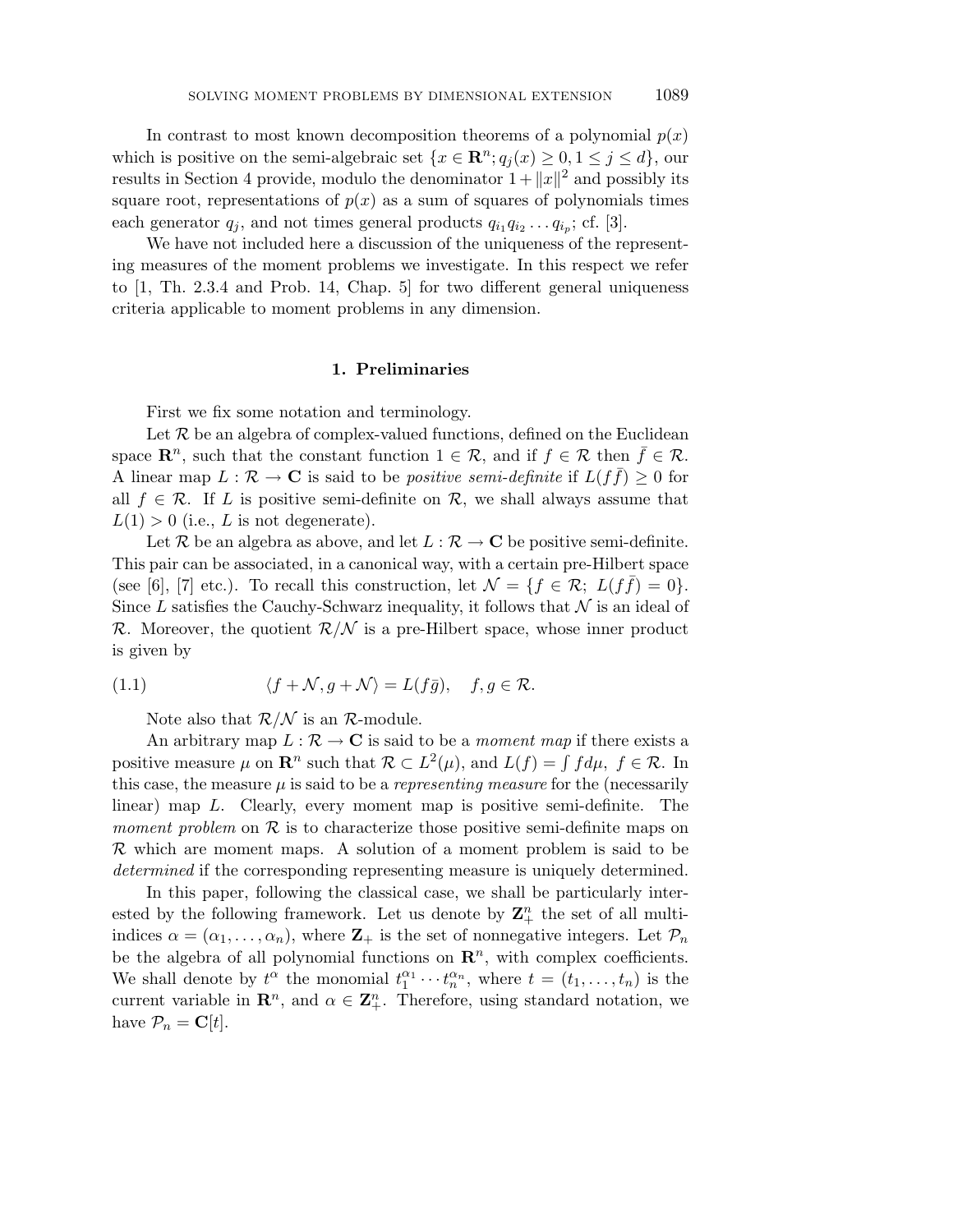An *n*-sequence  $\gamma = (\gamma_{\alpha})_{\alpha \in \mathbb{Z}_{+}^{n}}$  is said to be *positive semi-definite* if the associated linear map  $L_{\gamma}: \mathcal{P}_n \to \mathbf{C}$  is positive semi-definite, where  $L_{\gamma}(t^{\alpha}) =$  $\gamma_{\alpha}$ *,*  $\alpha \in \mathbf{Z}_{+}^{n}$ .

Similarly, an *n*-sequence  $\gamma = (\gamma_{\alpha})_{\alpha \in \mathbb{Z}_{+}^{n}}$  is said to be a *moment sequence* if the associated map  $L_{\gamma}$  is a moment map. In this case, the representing measure of  $L_{\gamma}$  is also called a *representing measure* for  $\gamma$ .

The paper is organized as follows. In the next section we propose solutions to the moment problem for the algebra  $P_n$ , which is usually called the Hamburger moment problem (in several variables). When one seeks, in this context, representing measures whose support is concentrated in  $\mathbb{R}^n_+$ , then the corresponding moment problem is known as the Stieltjes moment problem (in several variables). Solutions to these problems are provided by Theorems 2.8 and 2.9. These results are consequences of a general assertion, which characterizes those moment sequences that have a representing measure concentrated in an arbitrary semi-algebraic set given by simultaneous polynomial inequalities (see Theorem 2.7).

The structure of the moments of a positive, slowly decreasing measure at infinity in  $\mathbb{R}^n$  is briefly analyzed in Section 3.

The description, mentioned in the introduction, of all polynomials that are positive on a semi-algebraic set is provided by Theorem 4.2, while the result by Reznick is the statement of Corollary 4.3. A couple of other related statements illustrate the potential applications of the functional analytic technique we develop.

Finally, a thorough discussion concerning various moment problems in one variable, as well as many historical remarks, can also be found in the monographs [1] and [15]. The interested reader might find additional information, related to some special moment problems, in the recent work [5].

### **2. Moment results**

Let  $\mathcal H$  be a complex Hilbert space whose scalar product (resp. norm) will be denoted by  $\langle *, *\rangle$  (resp.  $\|\cdot\|$ ).

An *operator* in H is a linear map *S*, defining a linear subspace  $D(S) \subset H$ , with values in  $H$ . We use the standard terminology concerning (unbounded) operators.

PROPOSITION 2.1. Let  $T_1, \ldots, T_n$  be symmetric operators in  $H$ . Assume that there exists a dense linear space  $D \subset \bigcap_{j,k=1}^n D(T_jT_k)$  such that  $T_jT_kx =$  $T_k T_j x, \; x \in D, \; j \neq k; \; j, k = 1, \ldots, n$ . If the operator  $(T_1^2 + \cdots + T_n^2) | D$  is essentially selfadjoint, then the operators  $T_1, \ldots, T_n$  are essentially selfadjoint, and their canonical closures  $\bar{T}_1, \ldots, \bar{T}_n$  commute.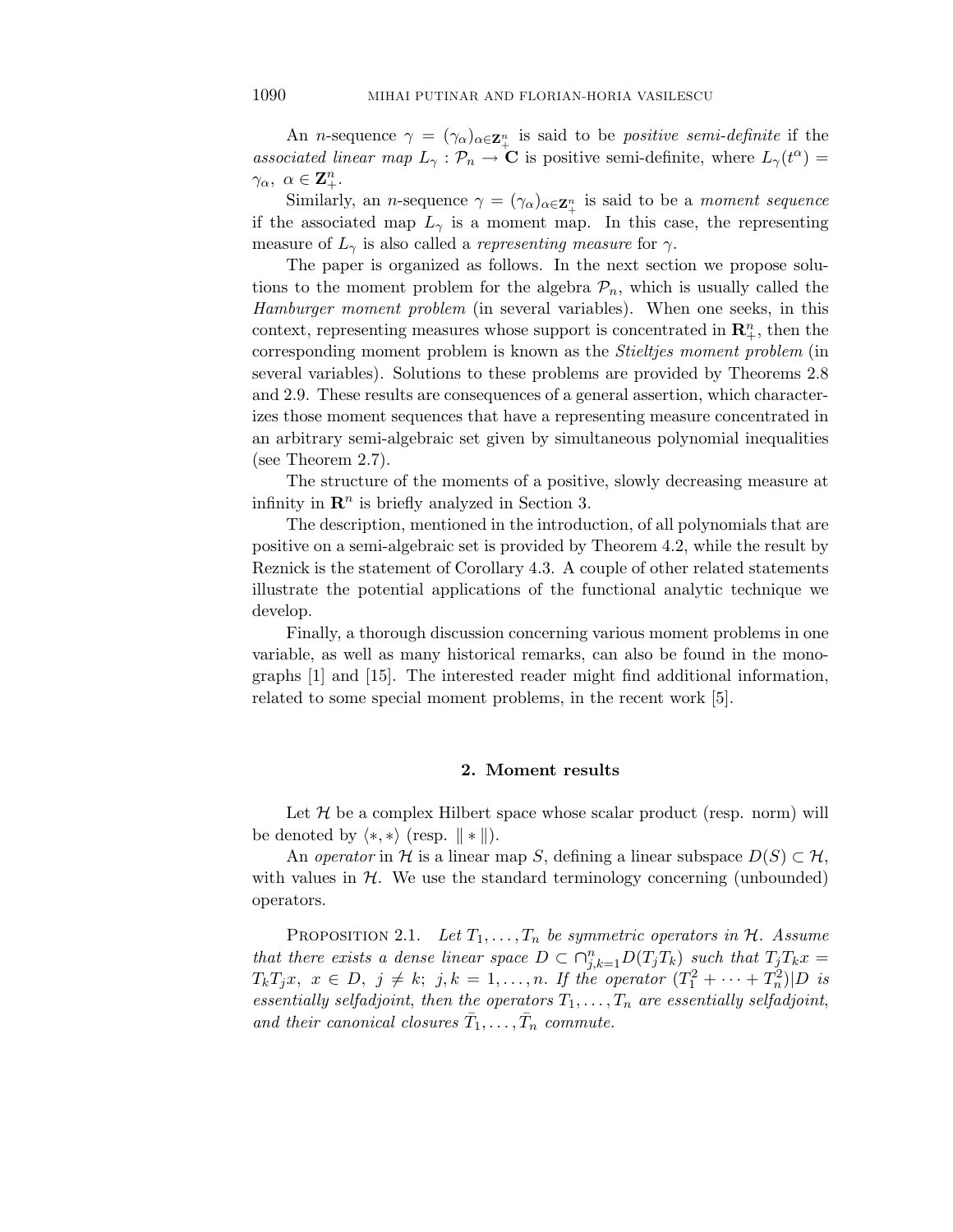The proof of this result, stated for  $n = 2$ , can be found in [8, Cor. 9.2]. We only note that the proof from  $[8]$  can be extended to an arbitrary number of symmetric operators (see also [9, Th. 4]) .

LEMMA 2.2. Let  $A$  be a positive densely defined operator in  $H$ , such that  $AD(A) \subset D(A)$ . Suppose that  $I + A$  is bijective on  $D(A)$ . Then the canonical closure  $\overline{A}$  of  $A$  is a selfadjoint operator.

*Proof.* For every  $x = (I + A)y \in D(A)$  we have:

$$
\langle (I + A)^{-1}x, x \rangle = \langle (I + A)^{-1}(I + A)y, (I + A)y \rangle \ge 0,
$$

implying that  $(I + A)^{-1}$  is positive on  $D(A)$ . In addition,

$$
\langle (I + A)^{-1}x, x \rangle \le \langle (I + A)y, (I + A)y \rangle \le \langle x, x \rangle,
$$

showing that  $(I + A)^{-1}$  has a bounded extension, say *B*, to *H*, which is also positive.

It is easily seen that  $B(I+\overline{A})x=x, x\in D(\overline{A})$ , and that  $(I+\overline{A})By=y$  for all  $y \in \mathcal{H}$ . Thus  $B = (I + \bar{A})^{-1}$ , and we have  $B^* = ((I + \bar{A})^{-1})^* = (I + A^*)^{-1}$ . Hence  $B = B^* = (I + \overline{A})^{-1} = (I + A^*)^{-1}$ , and so  $\overline{A} = A^*$ .

LEMMA 2.3. Let  $\mathbf{p} = (p_1, \ldots, p_m)$  be a given m-tuple of real polynomials from P*n*, and let

$$
\theta_{\mathbf{p}}(t) = (1 + t_1^2 + \dots + t_n^2 + p_1(t)^2 + \dots + p_m(t)^2)^{-1}, \quad t \in \mathbf{R}^n.
$$

Denote by  $\mathcal{R}_{\theta_{p}}$  the **C**-algebra generated by  $\mathcal{P}_{n}$  and  $\theta_{p}$ . Let  $\rho : \mathcal{P}_{n+1} \to \mathcal{R}_{\theta_{p}}$ be given by  $\rho$  :  $p(t, s) \rightarrow p(t, \theta_{\mathbf{p}}(t))$ . Then  $\rho$  is a surjective unital algebra homomorphism, whose kernel is the ideal generated by the polynomial

$$
\sigma(t,s) = s(1+t_1^2 + \dots + t_n^2 + p_1(t)^2 + \dots + p_m(t)^2) - 1.
$$

*Proof.* That  $\rho$  is a surjective unital algebra homomorphism is obvious. We have only to determine the kernel of *ρ*.

Let  $p \in \mathcal{P}_{n+1}$  be a polynomial with the property  $p(t, \theta_{\mathbf{p}}(t)) = 0$ ,  $t \in \mathbb{R}^n$ . We write  $p(t, s) = \sum_{\beta \in \mathbf{Z}_+} q_{\beta}(t) s^{\beta}$ , with  $q_{\beta} \in \mathcal{P}_n \setminus \{0\}$  only for a finite number of indices  $\beta$ . Then we have

$$
p(t,s) = p(t,s) - p(t, \theta_{\mathbf{p}}(t)) = \sum_{\beta \neq 0} q_{\beta}(t) (s^{\beta} - \theta_{\mathbf{p}}(t)^{\beta})
$$

$$
= (s - \theta_{\mathbf{p}}(t)) \ell(t, s, \theta_{\mathbf{p}}(t)),
$$

where  $\ell$  is a polynomial.

Let  $b = \max{\beta; p_{\beta} \neq 0}$ , and let

$$
\tau(t) = (1 + t_1^2 + \dots + t_n + p_1(t)^2 + \dots + p_m(t)^2)^b.
$$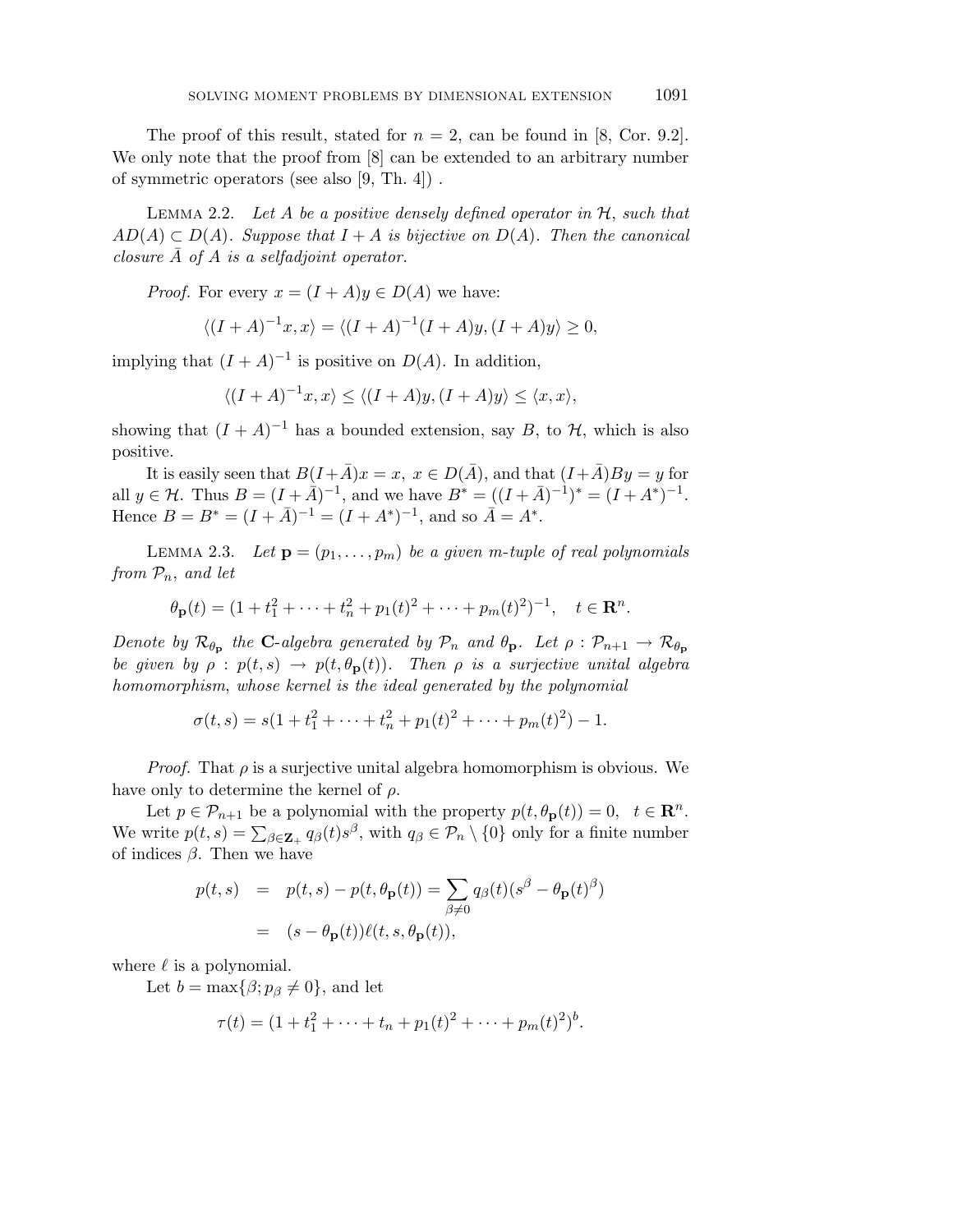Then, from the above calculation, we deduce the equation

(2.1) 
$$
\tau(t)p(t,s) = (s(1+t_1^2+\cdots+t_n^2+p_1(t)^2+\cdots+p_m(t)^2)-1)q(t,s),
$$

with  $q \in \mathcal{P}_{n+1}$ .

If  $b = 0$  for all *j*, then  $p(t, s) = p_0(t) = p(t, \theta_{\mathbf{p}}(t)) = 0$ . Therefore, with no loss of generality, we may assume  $b \neq 0$ .

It is obvious that the polynomials  $\tau$ ,  $\sigma$ , have no common zeroes in  $\mathbb{C}^{n+1}$ . By a special case of Hilbert's Nullstellensatz (see, for instance, [16, §16.5]), there are polynomials  $\tilde{\tau}$ ,  $\tilde{\sigma}$  in  $\mathcal{P}_{n+1}$  such that

(2*.*2) *τ τ*˜ + *σσ*˜ = 1*.*

If we multiply  $(2.2)$  by  $p$ , and use  $(2.1)$ , we obtain the relation

$$
p = \sigma(q\tilde{\tau} + \tilde{\sigma}p),
$$

which is precisely our assertion.

 $Remark \ 2.4. \ \ \text{Set} \ \theta(t) = (1 + t_1^2 + \cdots + t_n^2)^{-1}, \ t = (t_1, \ldots, t_n) \in \mathbb{R}^n,$ and let  $\mathcal{R}_{\theta}$  be the **C**-algebra of rational functions generated by  $\mathcal{P}_n$  and  $\theta$ . Let  $\rho: \mathcal{P}_{n+1} \to \mathcal{R}_{\theta}$  be given by  $\rho: p(t, s) \to p(t, \theta(t))$ . Then  $\rho$  is a surjective unital algebra homomorphism, whose kernel is the ideal generated by the polynomial  $\sigma(t,s) = s(1+t_1^2+\cdots+t_n^2) - 1$ . This is a particular case of the previous lemma, obtained for  $\mathbf{p} = (0)$ .

The key result of this paper is the following.

THEOREM 2.5. Let  $\mathbf{p} = (p_1, \ldots, p_m)$  be a given m-tuple of real polynomials from  $P_n$ , and let

$$
\theta_{\mathbf{p}}(t) = (1 + t_1^2 + \dots + t_n^2 + p_1(t)^2 + \dots + p_m(t)^2)^{-1}, \quad t \in \mathbf{R}^n.
$$

Denote by  $\mathcal{R}_{\theta_{p}}$  the **C**-algebra generated by  $\mathcal{P}_{n}$  and  $\theta_{p}$ . Let  $\Lambda$  be a positive semi-definite map on  $\mathcal{R}_{\theta_{\mathbf{p}}}$  such that  $\Lambda(p_k|r|^2) \geq 0$ ,  $r \in \mathcal{R}_{\theta_{\mathbf{p}}}, k = 1, \ldots, m$ . Then  $\Lambda$  has a uniquely determined representing measure whose support is in the set  $\bigcap_{k=1}^{m} p_k^{-1}(\mathbf{R}_+)$ . Moreover, the algebra  $\mathcal{R}_{\theta_{\mathbf{p}}}$  is dense in  $L^2(\mu)$ .

*Proof.* Step 1. If  $\Lambda$  is as in the statement, we define a sesquilinear form on R*<sup>θ</sup>* via the equation

(2.3) 
$$
\langle r_1, r_2 \rangle_{\Lambda} = \Lambda(r_1 \bar{r}_2), \ r_1, r_2 \in \mathcal{R}_{\theta \mathbf{p}}.
$$

Let  $\mathcal{N} = \{r \in \mathcal{R}_{\theta}; \ \Lambda(r\bar{r})=0\}$ . Then (2.3) induces a scalar product  $\langle *, *\rangle$  on the quotient  $\mathcal{R}_{\theta \mathbf{p}}/N$  (corresponding to (1.1)) and H is the completion of the quotient  $\mathcal{R}_{\theta \mathbf{p}}/N$  with respect to this scalar product.

We define in  $H$  the operators

(2.4) 
$$
T_j(r+\mathcal{N})=t_jr+\mathcal{N},\ r\in\mathcal{R}_{\theta_{\mathbf{p}}},\ j=1,\ldots,n,
$$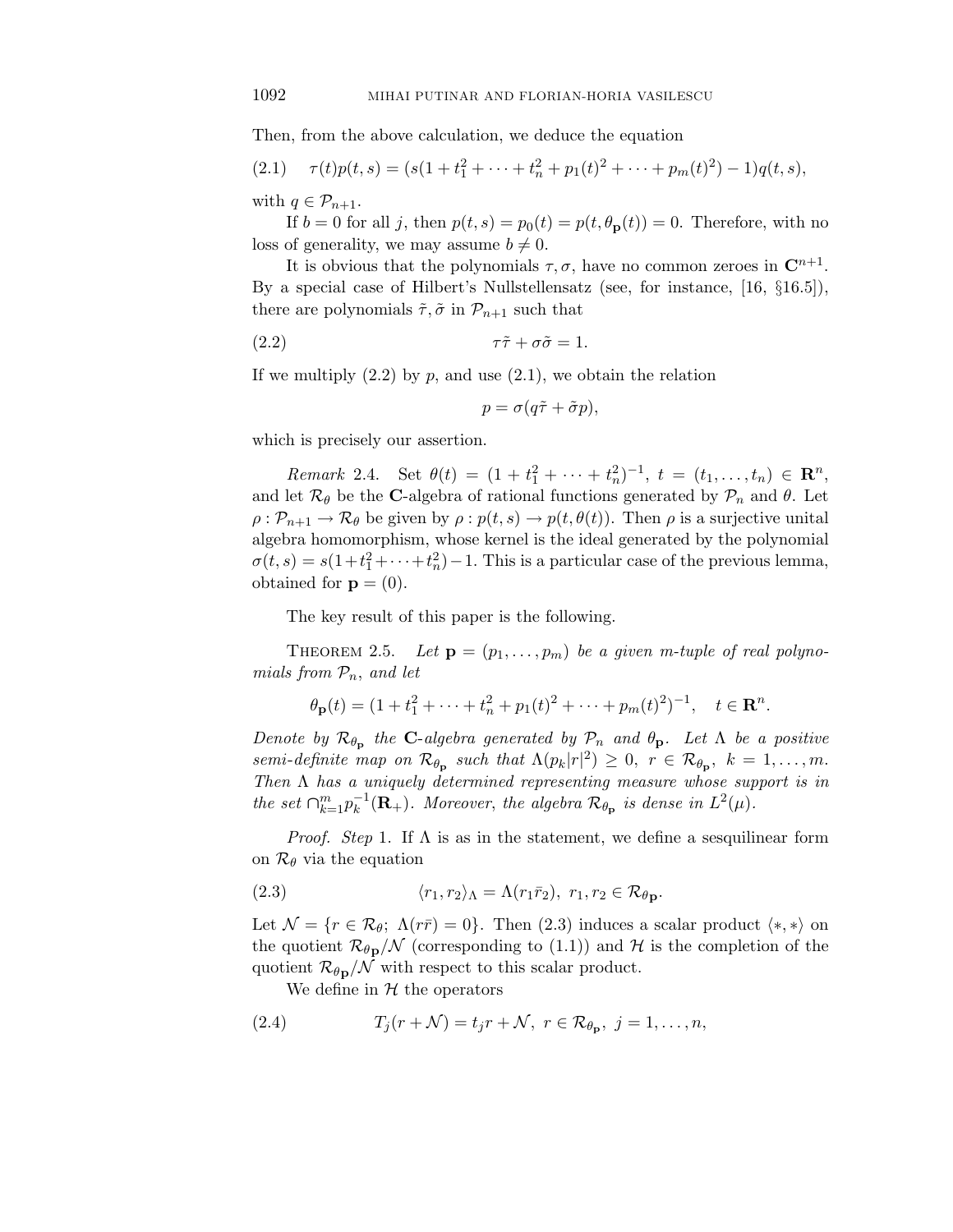which are symmetric and densely defined on  $\mathcal{R}_{\theta \mathbf{p}}/\mathcal{N}$  for all *j*. In addition, set

$$
(2.4') \tSk(r + \mathcal{N}) = p_k r + \mathcal{N}, \ r \in \mathcal{R}_{\theta \mathbf{p}}, \ k = 1, \ldots, m,
$$

which are also densely defined and symmetric operators.

Let  $B = T_1^2 + \cdots + T_n^2 + S_1^2 + \cdots + S_m^2$  be defined on  $D(B) = \mathcal{R}_{\theta \mathbf{p}}/\mathcal{N}$ . The domain *D*(*B*) is clearly invariant under *B*.

We shall show that *B* satisfies the conditions of Lemma 2.2. Let  $\tau(t) = t_1^2 + \cdots + t_n^2 + p_1(t)^2 + \cdots + p_m(t)^2$ ,  $t = (t_1, \ldots, t_n) \in \mathbb{R}^n$ . Since  $\Lambda(\tau | r|^2) \geq 0$ ,  $r \in \mathcal{R}_{\theta \mathbf{p}}$ , it follows that *B* is positive.

If  $r \in \mathcal{R}_{\theta_{\mathbf{D}}}$  is arbitrary, then the function  $u(t) = \theta_{\mathbf{p}}(t)r(t) \in \mathcal{R}_{\theta_{\mathbf{D}}}$  satisfies the equation  $(1 + \tau(t))u(t) = r(t)$ , whence we infer that the map  $I + B$  is bijective on  $D(B)$ .

According to Lemma 2.2, the operator *B* is essentially selfadjoint. By virtue of Proposition 2.1, this implies that the operators  $T_1, \ldots, T_n, S_1, \ldots, S_m$ are essentially selfadjoint, and their canonical closures mutually commute. In particular,  $A_1, \ldots, A_n$ , where  $A_j = \overline{T}_j$  for all *j*, have a joint spectral measure (see for instance [18]). If *E* is the joint spectral measure of  $A_1, \ldots, A_n$ , then  $\mu(*) = \langle E(*)(1+\mathcal{N}), 1+\mathcal{N} \rangle$  is a representing measure for Λ. We have, in fact, the equality

(2.5) 
$$
\Lambda(r) = \int_{\mathbf{R}^n} r(t) d\langle E(t)(1+\mathcal{N}), 1+\mathcal{N}\rangle, \ r \in \mathcal{R}_{\theta \mathbf{p}}.
$$

Indeed, if  $r(T)$  is the linear map on  $\mathcal{R}_{\theta \mathbf{p}}/\mathcal{N}$  given by  $r(T)(f+\mathcal{N}) = rf+\mathcal{N}$ , for all  $r, f \in \mathcal{R}_{\theta_{\mathbf{p}}},$  then  $r(A) \supset r(T)$ , where  $r(A)$  is given by the functional calculus of  $A = (A_1, \ldots, A_n)$ . Indeed, as  $\theta(A)^\beta \supset \theta(T)^\beta$ , which follows from the obvious relations  $\theta(A)^{-\beta} \supset \theta(T)^{-\beta}$ , and  $\theta(A)^{-\beta}(\theta(A)^{\beta} - \theta(T)^{\beta}) = 0$ , we infer easily that  $r(A) \supset r(T)$  for an arbitrary *r*. Therefore:

$$
\Lambda(r) = \langle r(t)1, 1 \rangle_{\Lambda} = \langle r(T)(1+\mathcal{N}), 1+\mathcal{N} \rangle = \langle r(A)(1+\mathcal{N}), 1+\mathcal{N} \rangle
$$
  
= 
$$
\int_{\mathbf{R}^n} r(t) d\langle E(t)(1+\mathcal{N}), 1+\mathcal{N} \rangle.
$$

Step 2. We next discuss the uniqueness of the representing measure of  $\Lambda$ .

Let *ν* be an arbitrary representing measure of  $\Lambda$ . Then the space  $\mathcal{H}$ can be identified with a subspace of  $L^2(\nu)$ , since  $\Lambda(r_1\bar{r}_2) = \int r_1\bar{r}_2 d\nu(t)$  for all  $r_1, r_2 \in \mathcal{R}_{\theta \mathbf{p}}$ . Therefore, as the functions from N are null *ν*-almost everywhere, the space H is identified with the closure of  $\mathcal{R}_{\theta \mathbf{p}}$  in  $L^2(\nu)$ .

We proceed now as in [7, Th. 7]. The operators  $(H_j f)(t) = t_j f(t)$ ,  $t = (t_1, \ldots, t_n) \in \mathbb{R}^n, f \in L^2(\nu), j = 1, \ldots, n$ , are commuting selfadjoint in *L*<sup>2</sup>(*v*). Clearly, *H*<sub>*j*</sub>  $\sup$  *T*<sub>*j*</sub>, and so *H*<sub>*j*</sub>  $\sup$  *A*<sub>*j*</sub> for all *j*. Therefore, as  $(A_j + iu)^{-1} =$  $(H_i + iu)^{-1}$ |H for all  $u \in \mathbf{R}$ , it follows that the spectral measure  $E_i$  of  $H_i$  leaves invariant the space  $H$ , as a consequence of [6, Th. XII.2.10], for all *j*. If  $E_H$  is the joint spectral measure of  $H = (H_1, \ldots, H_n)$ , then we have  $E_H(B_1 \times \cdots \times B_n) = E_1(B_1) \cdots E_n(B_n)$  for all Borel sets  $B_1, \ldots, B_n$  in **R**. This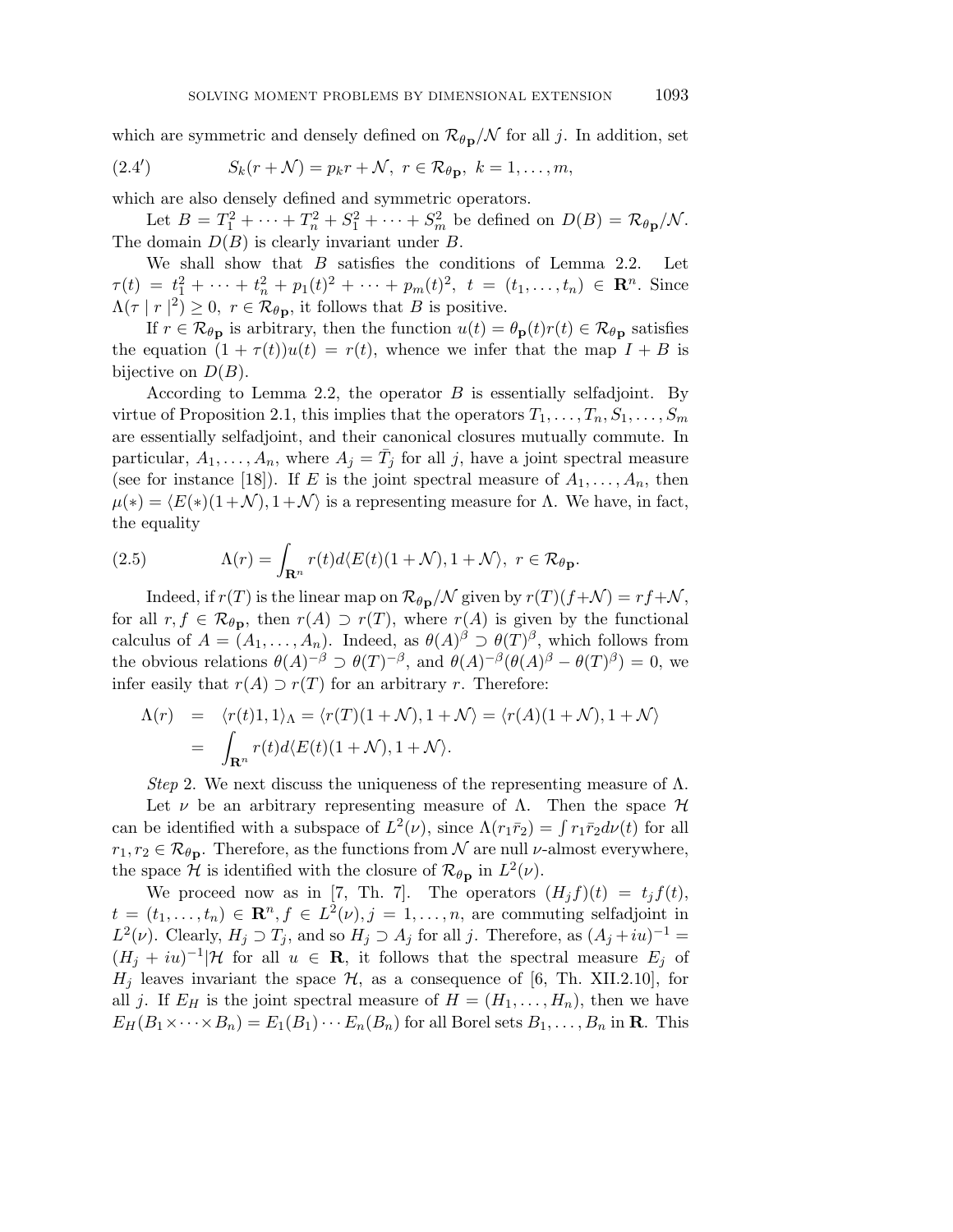implies that the space H is invariant under  $E_H$ . Hence,  $\chi_B = E_H(B)1 \in \mathcal{H}$  for all Borel subsets *B* of  $\mathbb{R}^n$ , where  $\chi_B$  is the characteristic function of *B*. This shows that  $L^2(\nu) = H$ , since the simple functions form a dense subspace of  $L^2(\nu)$ . In particular, we have the equalities  $H_j = A_j$ ,  $j = 1, \ldots, n$ . Therefore, with  $\mu$  and *E* as above,  $\mu(B) = \langle E(B)1, 1 \rangle = \langle E_H(B)1, 1 \rangle = \int \chi_B d\nu$ , for all Borel sets *B*. Consequently,  $\mu = \nu$ , showing that the representing measure is unique.

The assertion concerning the density of the algebra  $\mathcal{R}_{\theta \mathbf{p}}$  in  $L^2(\mu)$  is now obvious.

Step 3. We have only to prove the assertion concerning the support of the representing measure. Note that  $S_k = p_k(A)$ ,  $k = 1, \ldots, m$ , where  $p_k(A)$  is given by the functional calculus of *A*. Indeed, as we clearly have  $S_k \subset p_k(A)$ , and  $S_k$  is essentially selfadjoint, we must have  $S_k = p_k(A)$  for all k. Condition  $\Lambda(p_k|r|^2) \geq 0$ ,  $r \in \mathcal{R}_{\theta_{\mathbf{p}}}, k = 1, \ldots, m$ , implies that  $S_k$  is positive for all k. Therefore,  $p_k(A)$  is positive for all *k*. The spectral measure  $F_k$  of  $p_k(A)$  is given by  $F_k(B) = E(p_k^{-1}(B))$  for all Borel sets  $B \subset \mathbf{R}$ . Since the spectral measure  $F_k$  must be concentrated in  $\mathbf{R}_+$  for all  $k$ , it follows that the spectral measure *E* of *A* is concentrated in the set  $\bigcap_{k=1}^{m} p_k^{-1}(\mathbf{R}_+)$ , which implies that the representing measure of  $\Lambda$  itself is concentrated in the same set  $\bigcap_{k=1}^{m} p_k^{-1}(\mathbf{R}_+)$ .

This completes the proof of the theorem.

The preceding proof can be used to obtain the following assertion (see also [19, Remarks 2.4, 2.7] for similar results).

COROLLARY 2.6. Let  $\mathcal{R}_{\theta}$  be the **C**-algebra generated by  $\mathcal{P}_n$  and  $\theta(t) =$  $(1+t_1^2+\cdots+t_n^2)^{-1}, t=(t_1,\ldots,t_n)\in \mathbf{R}^n,$  and let  $\Lambda:\mathcal{R}_{\theta}\to\mathbf{C}$  be an arbitrary positive semi-definite map. Then  $\Lambda$  has a uniquely determined representing measure  $\mu$  in  $\mathbb{R}^n$ , and the algebra  $\mathcal{R}_{\theta}$  is dense in  $L^2(\mu)$ .

Moreover, if  $\Lambda(t_j |r|^2) \geq 0$ ,  $r \in \mathcal{R}_{\theta}$ ,  $j = 1, \ldots, n$ , then support of  $\mu$  is *contained in*  $\mathbf{R}^n_+$ *.* 

*Proof.* We apply the previous proof with  $\mathbf{p} = (0)$ . Proceeding as in Step 1, we obtain the existence of a representing measure  $\mu$  for  $\Lambda$ , while Step 2 insures its uniqueness, as well as the density of  $\mathcal{R}_{\theta}$  in  $L^2(\mu)$ *.* 

The assertion concerning the support of  $\mu$  follows as in Step 3, when we use the fact that the operators  $A_1, \ldots, A_n$  are already positive, via the equalities  $A_j = \bar{T}_j$  for all *j*, given by Step 1, and the assumed conditions  $\Lambda(t_j|r|^2) \geq 0, r \in \mathcal{R}_{\theta}, j = 1, \ldots, n.$ 

The next result is a general moment theorem, valid on arbitrary semialgebraic sets.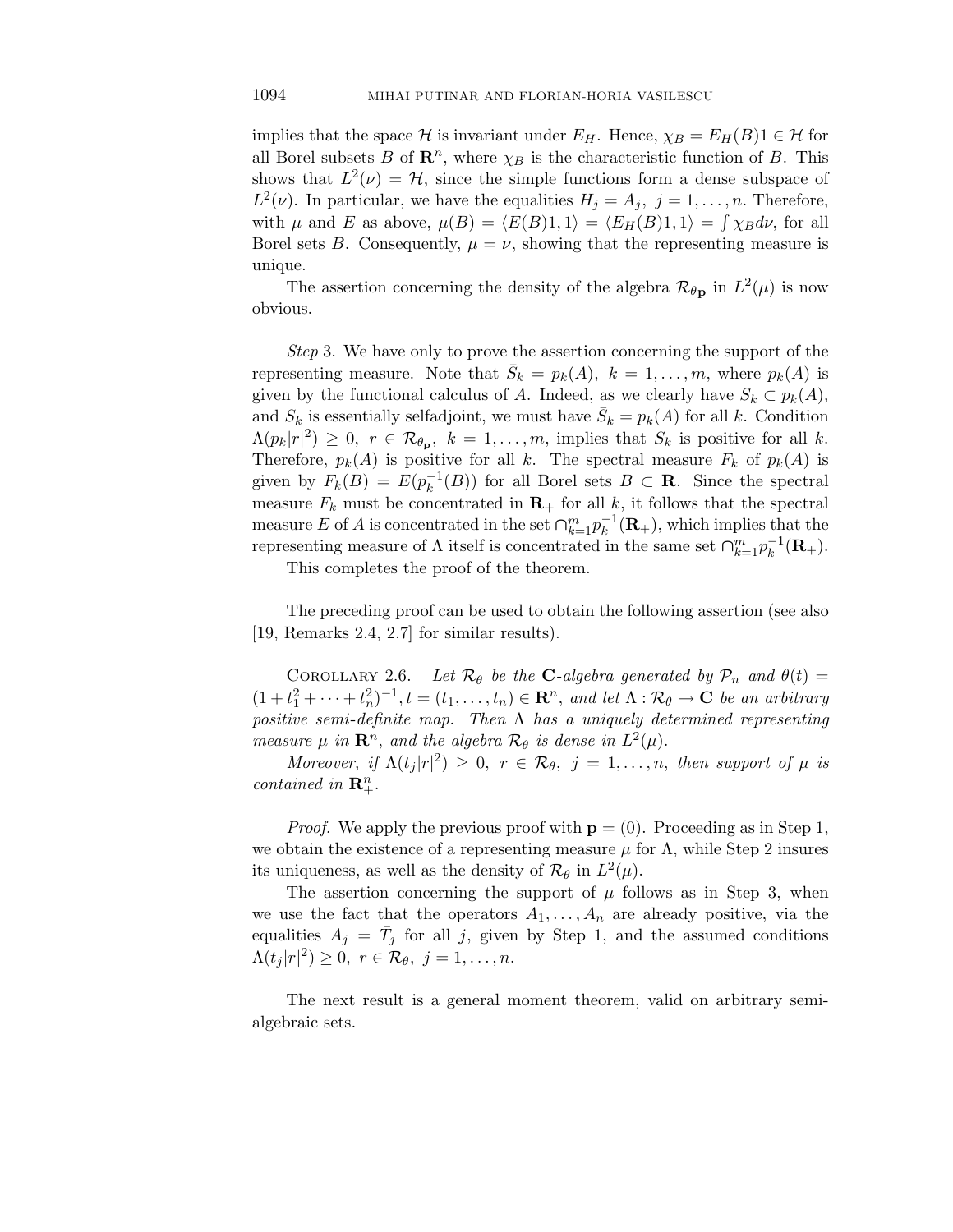THEOREM 2.7. Let  $\gamma = (\gamma_{\alpha})_{\alpha \in \mathbb{Z}_{+}^{n}} (\gamma_{0} > 0)$  be an *n*-sequence of real numbers, and let  $\mathbf{p} = (p_1, \ldots, p_m) \in \mathcal{P}_n^m$ , where  $p_k(t) = \sum_{\xi \in I_k} a_{k\xi} t^{\xi}$ ,  $k = 1, \ldots, m$ , with  $I_k \subset \mathbb{Z}_+^n$  finite for all  $k$ . Then  $\gamma$  is a moment sequence, and it has a representing measure whose support is in the set  $\bigcap_{k=1}^{m} p_k^{-1}(\mathbf{R}_+)$ , if and only if there exists a positive semi-definite  $(n + 1)$ -sequence

$$
\delta = (\delta_{(\alpha,\beta)})_{(\alpha,\beta)\in \mathbf{Z}_+^n \times \mathbf{Z}_+}
$$

with the following properties:

(1)  $\gamma_{\alpha} = \delta_{(\alpha,0)}$  for all  $\alpha \in \mathbb{Z}_{+}^{n}$ .

(2)  $\delta_{(\alpha,\beta)} = \delta_{(\alpha,\beta+1)} + \sum_{j=1}^n \delta_{(\alpha+2e_j,\beta+1)} + \sum_{k=1}^m \sum_{\xi,\eta \in I_k} a_{k\xi} a_{k\eta} \delta_{(\alpha+\xi+\eta,\beta+1)}$  $for \ all \ \alpha \in \mathbf{Z}_{+}^{n}, \beta \in \mathbf{Z}_{+}.$ 

(3) The  $(n+1)$ -sequences  $(\sum_{\xi \in I_k} a_{k\xi} \delta_{(\alpha+\xi,\beta)})_{(\alpha,\beta)\in \mathbb{Z}_+^n \times \mathbb{Z}_+}$  are positive semidefinite for all  $k = 1, \ldots, n$ .

The *n*-sequence  $\gamma$  has a uniquely determined representing measure on  $\bigcap_{k=1}^{m} p_k^{-1}(\mathbf{R}_+)$  *if and only if the*  $(n+1)$ -sequence  $\delta$  *is unique.* 

*Proof.* We prove first that conditions  $(1), (2), (3)$  are necessary. Assume that the sequence  $\gamma = (\gamma_\alpha)_{\alpha \in \mathbb{Z}_+^n}$  has a representing measure  $\mu$  whose support is in the set  $\Sigma_{\mathbf{p}} = \bigcap_{k=1}^{m} p_k^{-1}(\mathbf{R}_+)$ . Define

(2.6) 
$$
\delta_{(\alpha,\beta)} = \int_{\Sigma_{\mathbf{p}}} t^{\alpha} \theta_{\mathbf{p}}(t)^{\beta} d\mu(t), \quad \alpha \in \mathbf{Z}_{+}^{n}, \beta \in \mathbf{Z}_{+},
$$

where  $\theta_{\bf p}$  is as in Lemma 2.3. Clearly,  $\delta = (\delta_{(\alpha,\beta)})_{(\alpha,\beta)\in{\bf Z}_+^n\times{\bf Z}_+}$  is a positive semi-definite  $(n + 1)$ -sequence, satisfying  $(1)$ . Next, since

$$
(2.7) \int_{\Sigma_{\mathbf{p}}} (\theta_{\mathbf{p}}(t)(1+t_1^2+\cdots+t_n^2+p_1(t))^2+\cdots+p_m(t)^2)-1)t^{\alpha}\theta(t)^{\beta} d\mu(t)=0
$$

for all  $\alpha \in \mathbb{Z}_{+}^{n}, \beta \in \mathbb{Z}_{+}$ , we infer (2). Moreover, since

(2.8) 
$$
\int_{\Sigma_{\mathbf{p}}} p_k(t) |p(t, \theta_{\mathbf{p}}(t)|^2 d\mu(t) \ge 0
$$

for all  $p \in \mathcal{P}_{n+1}, k = 1, \ldots, m$ , we also have (3).

Conversely, assume that the  $(n + 1)$ -sequence  $\delta = (\delta_{(\alpha,\beta)})_{(\alpha,\beta)} \in \mathbb{Z}_{+}^{n} \times \mathbb{Z}_{+}$  exists. Let  $\mathcal{R}_{\theta_{\mathbf{p}}}$  be as in Lemma 2.3. We define a positive semi-definite map  $\Lambda$ on  $\mathcal{R}_{\theta_{\mathbf{p}}},$  via the equality

(2.9) 
$$
\Lambda(r) = L_{\delta}(p), \ r \in \mathcal{R}_{\theta_{\mathbf{p}}},
$$

where  $L_{\delta}$  is the linear map associated with  $\delta$ , and  $p \in \mathcal{P}_{n+1}$  satisfies  $r(t)$  $p(t, \theta_{\mathbf{p}}(t)), t \in \mathbf{R}^n$ .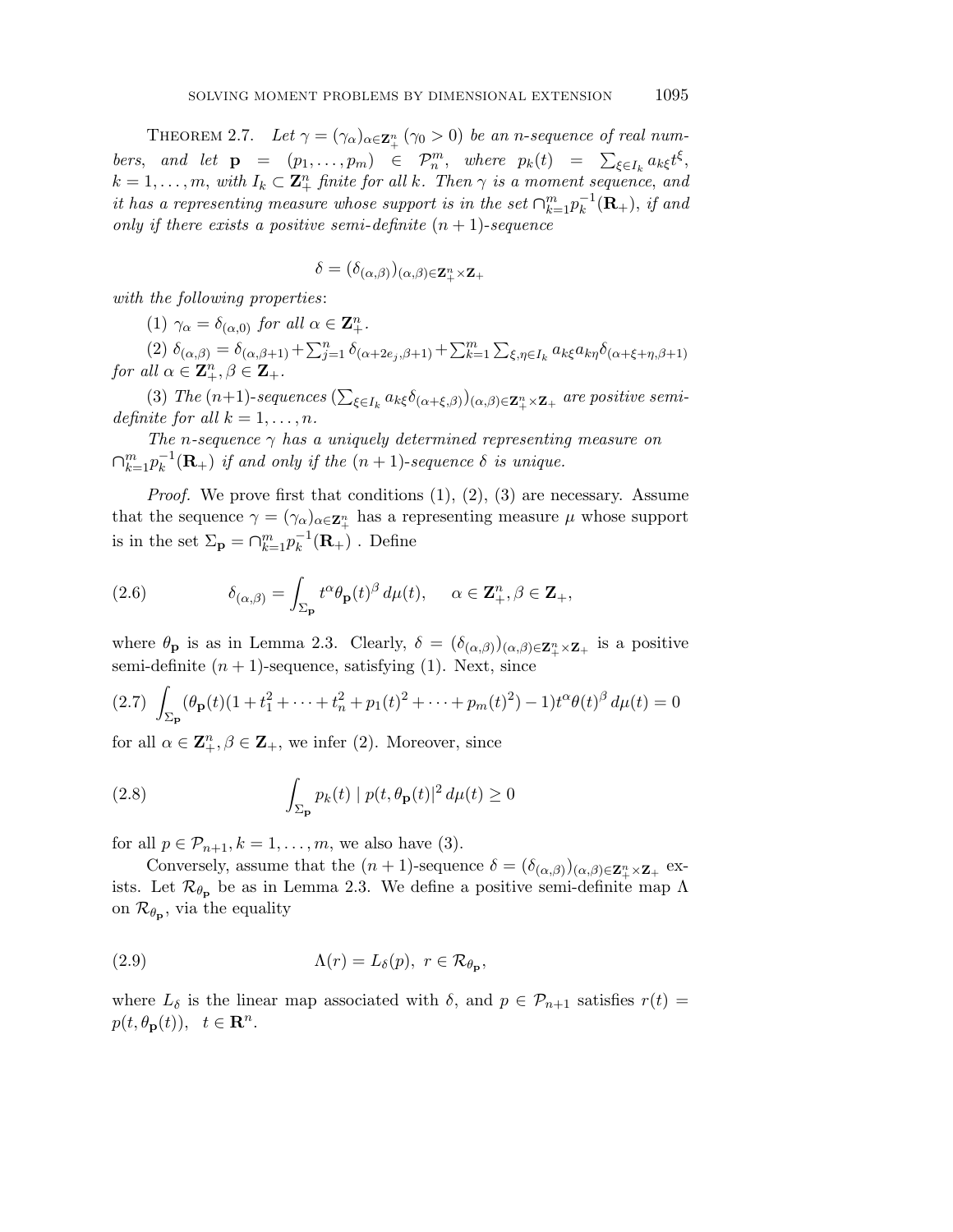Notice first that  $\Lambda$  is correctly defined. Indeed, by virtue of Lemma 2.3, the algebra  $\mathcal{R}_{\theta_{p}}$  is isomorphic to the quotient  $\mathcal{P}_{n+1}/\mathcal{I}_{\sigma}$ , where  $\mathcal{I}_{\sigma}$  is the ideal generated in  $\mathcal{P}_{n+1}$  by the polynomial

$$
\sigma(t,s) = s(1+t_1^2 + \dots + t_n^2 + p_1(t)^2 + \dots + p_m(t)^2) - 1.
$$

Note that (2) implies  $L_{\delta}$  |  $\mathcal{I}_{\sigma} = 0$ . Therefore, the map  $\Lambda$ , which can be identified with the map induced by  $L_{\delta}$  on the quotient  $\mathcal{P}_{n+1}/\mathcal{I}_{\sigma}$ , is correctly defined, and positive semi-definite, on  $\mathcal{R}_{\theta_{\mathbf{p}}}.$ 

Condition (3) implies  $L_{\delta}(p_k|p|^2) \geq 0, p \in \mathcal{P}_{n+1}$ , and so  $\Lambda(p_k|r|^2) \geq 0$ ,  $r \in \mathcal{R}_{\theta_{\mathbf{p}}}$  for all  $k = 1, \ldots, m$ .

By virtue of Theorem 2.5, there exists a uniquely determined representing measure  $\mu$  for  $\Lambda$ , whose support is in  $\Sigma_p$ . In particular

$$
\gamma_{\alpha} = \delta_{(\alpha,0)} = L_{\delta}(t^{\alpha}) = \int_{\Sigma_{\mathbf{p}}} t^{\alpha} d\mu(t), \ \alpha \in \mathbf{Z}_{+}^{n},
$$

i.e.,  $\gamma$  has a representing measure.

If  $\delta$  is uniquely determined, and if  $\mu', \mu''$  are two representing measures for  $\gamma$ , then we must have

$$
\int_{\Sigma_{\mathbf{p}}} t^{\alpha} \theta(t)^{\beta} d\mu'(t) = \int_{\Sigma_{\mathbf{p}}} t^{\alpha} \theta(t)^{\beta} d\mu''(t)
$$

by the uniqueness of  $\delta$ . Therefore  $\int_{\Sigma_{\mathbf{p}}} r(t) d\mu'(t) = \int_{\Sigma_{\mathbf{p}}} r(t) d\mu''(t)$  for all  $r \in \mathcal{R}_{\theta_{\mathbf{p}}},$  implying  $\mu' = \mu''$ , by Theorem 2.5.

Conversely, if the representing measure  $\mu$  of  $\gamma$  is unique, and if the sequences  $\delta'$ ,  $\delta''$  satisfy (1), (2), (3), then we have  $\delta'_{\alpha,\beta} = \int_{\Sigma_{\mathbf{p}}} t^{\alpha} \theta(t)^{\beta} d\mu(t) = \delta''_{\alpha,\beta}$ for all indices  $\alpha, \beta$ , via (2.5), which completes the proof of the theorem.

Theorem 2.7 shows that for a given *n*-sequence  $\gamma = (\gamma_\alpha)_{\alpha \in \mathbb{Z}_{+}^n}$  there exists a one-to-one correspondence between the convex set  $M_{\gamma,\mathbf{p}}$  of all representing measures of  $\gamma$ , with support in  $\Sigma_p$ , and the convex set  $E_{\gamma,p}$  of all extensions  $\delta = (\delta_{(\alpha,\beta)})_{(\alpha,\beta)\in\mathbb{Z}_{+}^{n}\times\mathbb{Z}_{+}}$  with the properties (1), (2), (3) from this theorem. This correspondence obviously preserves the extremal points. In addition, if  $\varepsilon$  :  $\mathbf{R}^n \to \mathbf{R}^{n+1}$  is given by  $\varepsilon(t) = (t, \theta_{\mathbf{p}}(t)), t \in \mathbf{R}^n$ , then for every  $\mu \in M_{\gamma, \mathbf{p}}$ the measure  $\mu_{\varepsilon}(B) = \mu(\varepsilon^{-1}(B)), B$  a Borel set in  $\mathbb{R}^{n+1}$ , is a representing measure for  $\delta$ .

Theorem 2.7 applies, in particular, for compact semi-algebraic sets, providing alternate solutions to the corresponding moment problems (see [13] for a different solution).

We shall denote by  $e_j \in \mathbf{Z}_{+}^n$ ,  $j = 1, \ldots, n$ , the multi-index whose coordinates are null except for the  $j^{\text{th}}$ -coordinate, which is equal to one.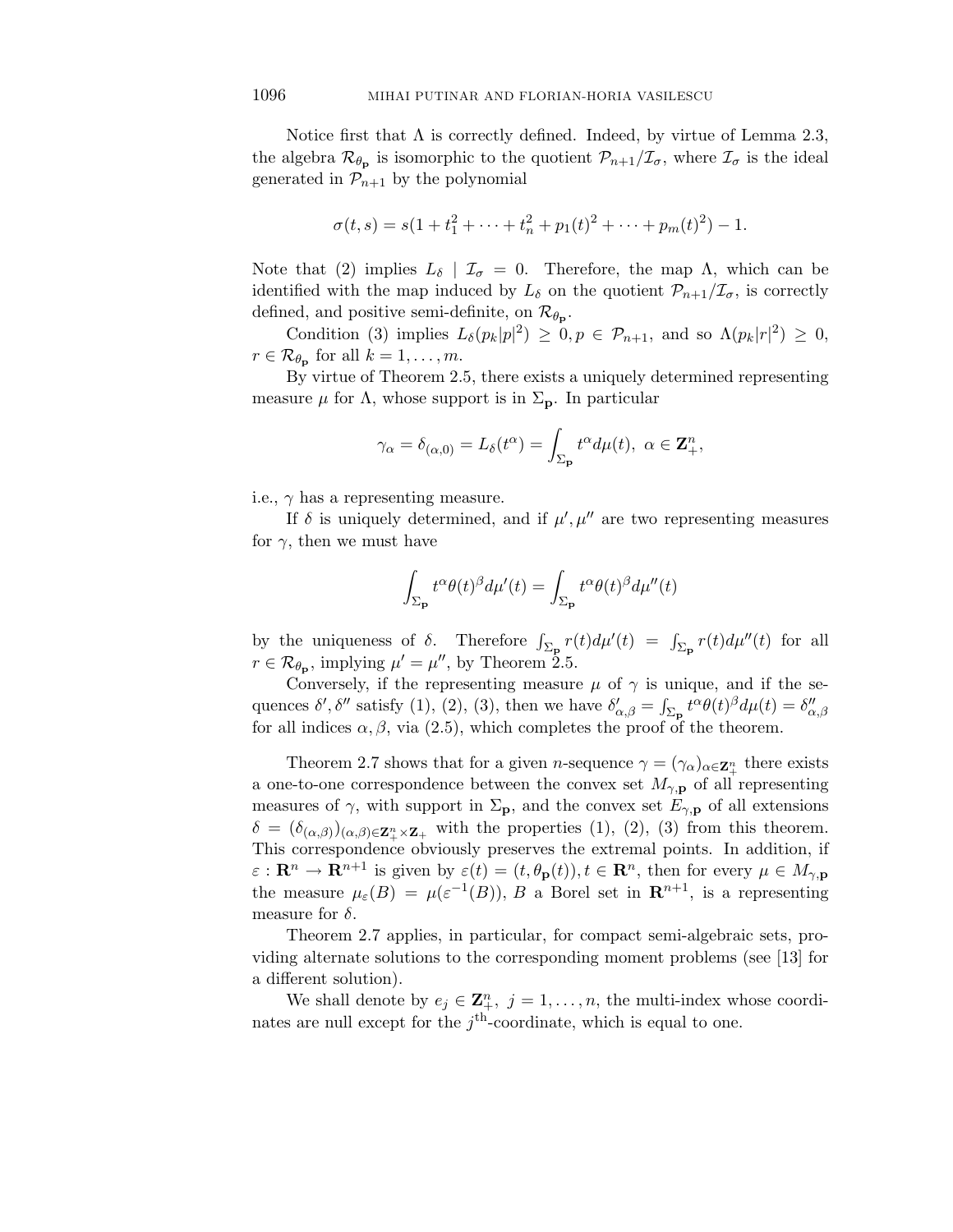A solution of the Hamburger moment problem in several variables is given by the following (see also [19, Th. 2.3] for an equivalent statement).

THEOREM 2.8.  $\Delta M$  *n n*-sequence  $\gamma = (\gamma_{\alpha})_{\alpha \in \mathbb{Z}_{+}^{n}} (\gamma_{0} > 0)$  is a moment sequence if and only if there exists a positive semi-definite  $(n + 1)$ -sequence  $\delta = (\delta_{(\alpha,\beta)})_{(\alpha,\beta)\in\mathbb{Z}_{+}^{n}\times\mathbb{Z}_{+}}$  with the following properties:

(1)  $\gamma_{\alpha} = \delta_{(\alpha,0)}$  for all  $\alpha \in \mathbb{Z}_{+}^{n}$ .

 $(2)$   $\delta_{(\alpha,\beta)} = \delta_{(\alpha,\beta+1)} + \delta_{(\alpha+2e_1,\beta+1)} + \cdots + \delta_{(\alpha+2e_n,\beta+1)}$  for all  $\alpha \in \mathbb{Z}_+^n$ ,  $\beta \in \mathbf{Z}_{+}$ .

The *n*-sequence  $\gamma$  has a uniquely determined representing measure in  $\mathbb{R}^n$ if and only if the  $(n + 1)$ -sequence  $\delta$  is unique.

*Proof.* This is a consequence of Theorem 2.7, with  $p = (0)$ . We only note that, for a direct proof, one should replace  $\theta_{\bf p}$  by the function  $\theta$ , the algebra  $\mathcal{R}_{\theta_{\bf p}}$  by the algebra  $\mathcal{R}_{\theta}$  (see Remark 2.4), and the set  $\Sigma_{\bf p}$  by the set  $\mathbb{R}^n$ , respectively. The corresponding versions of  $(2.6)$  and  $(2.7)$  show that conditions (1), (2) from the above statement are necessary.

Conversely, using the corresponding version of (2.9), as well as Remark 2.4 and Corollary 2.6, we obtain the existence and uniqueness of a representing measure for  $\gamma$ .

The next result is a solution to the Stieltjes moment problem in several variables (see also [19, Th. 2.6] for an equivalent statement).

THEOREM 2.9.  $M$  2.9. *An n*-sequence  $\gamma = (\gamma_\alpha)_{\alpha \in \mathbb{Z}_+^n}$  ( $\gamma_0 > 0$ ) is a moment sequence, and has a representing measure in  $\mathbb{R}^n_+$ , if and only if there exists a positive semi-definite  $(n+1)$ -sequence  $\delta = (\delta_{(\alpha,\beta)})_{(\alpha,\beta)\in \mathbf{Z}_+^n \times \mathbf{Z}_+}$  with the following properties:

(1)  $\gamma_{\alpha} = \delta_{(\alpha,0)}$  for all  $\alpha \in \mathbb{Z}_{+}^{n}$ .

 $(2)$   $\delta_{(\alpha,\beta)} = \delta_{(\alpha,\beta+1)} + \delta_{(\alpha+2e_1,\beta+1)} + \cdots + \delta_{(\alpha+2e_n,\beta+1)}$  for all  $\alpha \in \mathbb{Z}_+^n$ ,  $\beta \in \mathbf{Z}_{+}$ .

(3)  $(\delta_{(\alpha+e_j,\beta)})(\alpha,\beta) \in \mathbb{Z}_+^n \times \mathbb{Z}_+$  is a positive semi-definite  $(n+1)$ -sequence for all  $j = 1, \ldots, n$ .

The *n*-sequence  $\gamma$  has a uniquely determined representing measure in  $\mathbb{R}^n_+$ if and only if the  $(n+1)$ -sequence  $\delta$  is unique.

Proof. Theorem 2.9 is, in fact, a particular case of Theorem 2.7, with  $\mathbf{p}(t) = (t_1, \ldots, t_n)$ . As in the case  $\theta_{\mathbf{p}}(t) = (1 + 2t_1^2 + \cdots + 2t_n^2)^{-1}$ , conditions (2), (3) from the above statement are (slightly) different from the corresponding versions of conditions (2), (3) of Theorem 2.7. Therefore, the solution obtained via Theorem 2.7 should be combined with a change of variables. Specifically, the  $(n+1)$ -sequence  $\delta = (\delta_{(\alpha,\beta)})_{(\alpha,\beta)\in \mathbb{Z}_+^n \times \mathbb{Z}_+}$  should be replaced by the sequence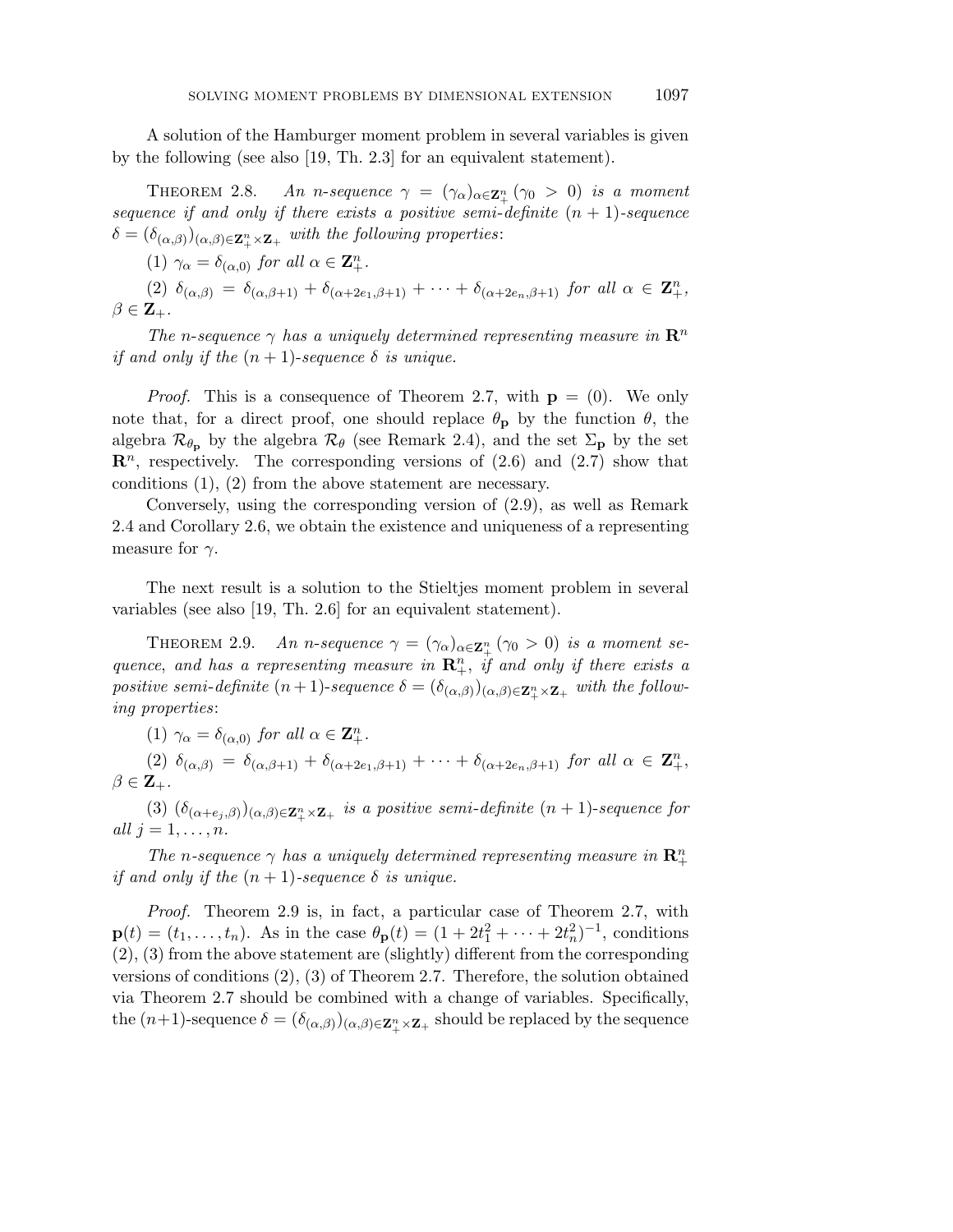$\tilde{\delta} = (\tilde{\delta}_{(\alpha,\beta)})_{(\alpha,\beta)\in\mathbb{Z}_{+}^{n}\times\mathbb{Z}_{+}}$ , where  $\tilde{\delta}_{(\alpha,\beta)} = (\sqrt{2})^{-|\alpha|}\delta_{(\alpha,\beta)}$  for all indices  $\alpha, \beta$ . Then the sequence  $\tilde{\delta}$  satisfies the conditions of Theorem 2.9, with  $\theta_{\bf p}$  as above, if and only if  $\delta$  satisfies the above conditions (1), (2), (3), and each representing measure  $\tilde{\mu}$  of the sequence  $\tilde{\gamma} = (\delta_{(\alpha,0)})_{\alpha}$  is related to a representing measure  $\mu$ for  $\gamma$  by the formula  $d\mu(t) = d\tilde{\mu}(t/\sqrt{2}).$ 

#### **3. Moments of slowly decreasing measures at infinity**

While the last section dealt with rapidly decreasing measures at infinity, regarded as continuous functionals on an algebra of rational functions in *n* real variables, this section focuses on continuous functionals on a space of uniformly bounded rational functions. The main results are similar to Theorems 2.5 and 2.7. The only difference in the proofs is a simplification, namely this time we need to diagonalize a tuple of bounded selfadjoint operators.

With the notation of Sections 1 and 2, we define the rational functions:

$$
\phi_{pq}(t) = t_p t_q \theta(t), \quad 0 \le p, q \le n,
$$

where  $t_0 = 1$  and  $\theta(t) = (1 + ||t||^2)^{-1}$ .

Let  $\mathcal{Q}_{\theta}$  be the **C**-algebra generated by 1 and  $\phi_{pq}, 0 \leq p, q \leq n$ . Obviously  $\mathcal{Q}_{\theta} \subset \mathcal{R}_{\theta}$  and moreover, since all monomials  $t^{\alpha} \theta(t)^s$ ,  $|\alpha| \leq 2s$ , belong to  $\mathcal{Q}_{\theta}$ ,

$$
\mathcal{Q}_{\theta} = \{ P(t)\theta(t)^s; \ P \in \mathbf{C}[t], 2s \ge \deg(P) \},\
$$

where  $deg(P)$  is the degree of  $P$ .

The functions  $\phi_{pq}$  are not independent. They satisfy a set of algebraic relations described below. Let  $x = (x_{pq})_{0 \leq p,q \leq n}$  be a system of coordinates in **R**<sup>*N*</sup>, where *N* =  $(n + 1)^2$ . Let

$$
\Phi: \mathbf{R}^n \longrightarrow \mathbf{R}^N, \quad \Phi(t) = (\phi_{pq}(t))_{0 \le p,q \le n},
$$

be the map induced by the rational functions  $\phi_{pq}$ .

LEMMA 3.1. The map  $\Phi$  is injective and:

(3.1) 
$$
\Phi(\mathbf{R}^n) = \{x = (x_{pq})_{0 \le p,q \le n}; x_{00} > 0, x_{pq} = x_{qp}, x_{0p}x_{0q} = x_{pq}x_{00}, x_{00}^2 + x_{01}^2 + \ldots + x_{0n}^2 = x_{00}\}.
$$

*Proof.* To prove relation (3.1) and the injectivity of  $\Phi$  it suffices to remark that

$$
t_j = \frac{x_{0j}}{x_{00}}, \ \ 1 \le j \le n,
$$

and then, with this choice of *t*, the solution *x* of (3.1) is precisely  $x_{pq} = \phi_{pq}(t)$ .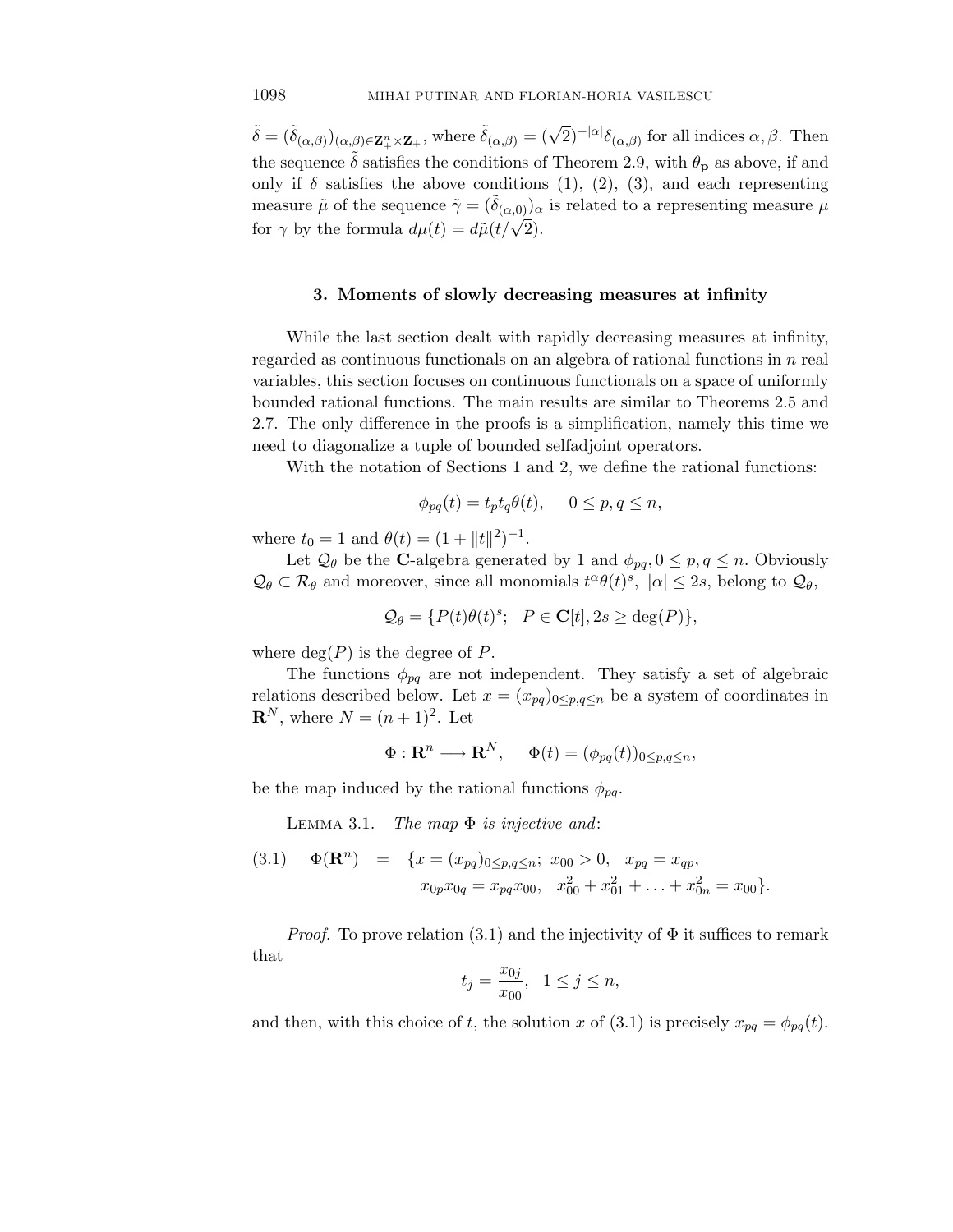From the previous lemma it follows also that

$$
\Phi(\mathbf{R}^n) \quad \subset \quad \{x = (x_{pq})_{0 \le p,q \le n}; \ \|x\| = 1, \ x_{pp} \ge 0, \\
x_{pq} x_{rs} = x_{pr} x_{qs}, \ 0 \le p, q, r, s \le n\}.
$$

Our next aim is to identify and represent by measures the class of positive definite functionals on the algebra Q*θ*.

THEOREM 3.2. Let  $\Lambda : \mathcal{Q}_{\theta} \longrightarrow \mathbf{C}$  be a linear, positive semi-definite functional. Then there exists a positive measure  $\mu$  on  $\mathbb{R}^n$ , and a positive measure *ν* on  $\mathbb{R}^N$ , supported by the semi-algebraic set  $H = \{x; x_{00} = 0, \|x\| = 1,$  $x_{pp} \geq$ ,  $x_{pq}x_{rs} = x_{pr}x_{qs}, 0 \leq p, q, r, s \leq n$ , such that for every polynomial  $P \in \mathbf{C}[x],$ 

(3.2) 
$$
\Lambda(P \circ \Phi) = \int_{\mathbf{R}^n} (P \circ \Phi) d\mu + \int_H P d\nu.
$$

Note that every element *f* of  $\mathcal{Q}_{\theta}$  can be represented as  $f = P \circ \Phi$ , with  $P \in \mathbb{C}[x]$ . This shows that formula (3.2) covers indeed all values of  $\Lambda$ . However, the polynomial *P* in this representation may not be unique.

*Proof.* In view of relation (3.1), the positivity of  $\Lambda$  (i.e.  $\Lambda(|f|^2) \geq 0$ ) implies  $\Lambda(\theta|f|^2) \geq 0, \ f \in \mathcal{Q}_{\theta}$ .

Let  $H$  be the Hilbert space associated to the positive functional  $\Lambda$ , and let us denote by  $A = (A_{pq})_{0 \leq p,q \leq n}$  the *N*-tuple of linear operators induced by the multiplications by  $\phi_{pq}, 0 \leq p, q \leq n$ , on H. It is easily seen that all  $A_{pq}$  are bounded commuting selfadjoint operators satisfying the algebraic relations:

$$
0 \le A_{pp} \le I, \quad -I \le A_{pq} \le I,
$$

as well as

(3.3) 
$$
A_{pq} = A_{qp}, \sum_{p,q=0}^{n} A_{pq} = I,
$$

$$
A_{pq}A_{00} = A_{0p}A_{0q}, A_{00} = A_{00}^2 + A_{01}^2 + \ldots + A_{0n}^2,
$$

for  $0 \leq p, q \leq n$ . Indeed,  $1 - \phi_{pp}$  can be written as a sum of squares of monomials times  $\theta$ ; therefore, for every element  $f \in \mathcal{Q}_{\theta}$  and  $1 \leq p \leq n$ ,

$$
\Lambda(|f|^2) \ge \Lambda(\phi_{pp}|f|^2) \ge 0.
$$

Then, for  $p \neq q$  we observe that  $A_{pq}^2 = A_{pp}A_{qq}$ , whence  $-I \leq A_{pq} \leq I$ . Equivalently, we can start from the relation  $\sum_{p,q} A_{pq}^2 = I$  and reach the same conclusion.

As the algebraic identities (3.3) are valid on a dense subset, via (3.1), and since all operators are bounded, the relations (3.3) must be true everywhere in H. Consequently, by virtue of Gelfand's theory, the joint spectrum  $\sigma(A)$  of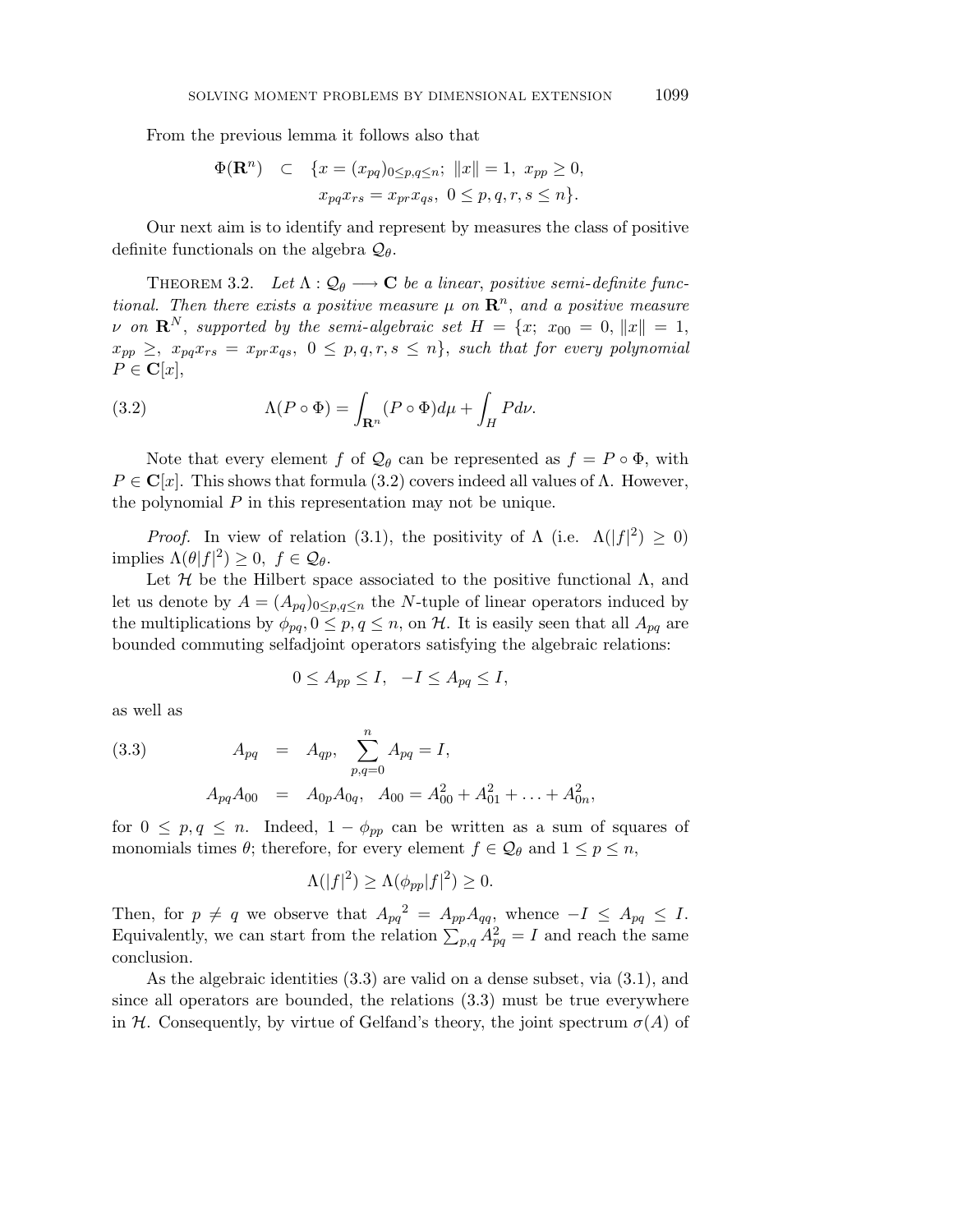*A* lies on the closure of  $\Phi(\mathbf{R}^n)$ , union possibly with other points in the set *H* (see also the remark above). In particular,

$$
\sigma(A) \subset \Phi(\mathbf{R}^n) \cup H.
$$

Let *E* be the joint spectral measure of the *N*-tuple *A*, supported by  $\sigma(A)$ . Let  $\sigma_0 = \sigma(A) \cap H$  and  $\sigma_1 = \sigma(A) \cap \Phi(\mathbf{R}^n)$ , which are two disjoint Borel sets. Next we define for a Borel set  $\sigma \subset \mathbb{R}^N$  the positive scalar measure  $\nu(\sigma) = \langle E(\sigma \cap \sigma_0) \mathbf{1}, \mathbf{1} \rangle$ . Note that this measure is supported by *H*. Finally, observe that the scalar measure  $\mu'(\sigma) = \langle E(\sigma \cap \sigma_1) \mathbf{1}, \mathbf{1} \rangle$  has no mass on the set *H*. Thus there exists a positive measure  $\mu$  on  $\mathbb{R}^n$  with the property that  $\mu' = \Phi_* \mu$ .

At this point we can invoke the spectral theorem for the *N*-tuple *A*. For a polynomial  $P \in \mathbf{C}[x]$  we obtain:

$$
\Lambda(P \circ \Phi) = \langle P(A)\mathbf{1}, \mathbf{1} \rangle = \int_{\mathbf{R}^N} Pd\langle E\mathbf{1}, \mathbf{1} \rangle
$$
  
= 
$$
\int_{\mathbf{R}^N} P(d\mu' + d\nu)
$$
  
= 
$$
\int_{\mathbf{R}^n} P \circ \Phi d\mu + \int_H P d\nu.
$$

This completes the proof of Theorem 3.2.

Below, by a *real element* of the algebra  $\mathcal{Q}_{\theta}$  we mean a polynomial with real coefficients in the variables *x*, evaluated at  $(\phi_{pq})$ .

COROLLARY 3.3. Let  $\tau = (\tau_1, \ldots, \tau_m)$  be an *m*-tuple of real elements in  $Q_{\theta}$  represented as  $\tau_j = T_j \circ \Phi$ ,  $1 \leq j \leq m$ . Let

$$
\Sigma_{\tau} = \{ t \in \mathbf{R}^n; \ \tau_j(t) \ge 0, \ 1 \le j \le m \}
$$

and

$$
H_{\tau} = \{x; \ x_{00} = 0, \ ||x|| = 1, \ x_{pp} \ge 0, \ x_{pq} x_{rs} = x_{pr} x_{qs}, \ T_j(x) \ge 0\}.
$$

A functional  $\Lambda$  as in Theorem 3.2, which in addition satisfies the conditions:

$$
\Lambda(\tau_j|f|^2) \ge 0, \quad 1 \le j \le m,
$$

can be represented as

$$
\Lambda(P \circ \Phi) = \int_{\Sigma_{\tau}} P \circ \Phi d\mu + \int_{H_{\tau}} P d\nu,
$$

where  $P \in \mathbf{C}[x]$  and the measures  $\mu, \nu$  are positive.

Proof. For the proof it suffices to remark that the conditions in the statement mean  $T_j(A) \geq 0, 1 \leq j \leq m$ . Thus the spectral measure  $\sigma(A)$  is supported by the set  $\{x; T_j(x) \geq 0, 1 \leq j \leq m\}$ . In particular, the measure  $\mu$ will be supported by the set  $\Sigma_{\tau}$ , and  $\nu$  by the set  $H_{\tau}$ .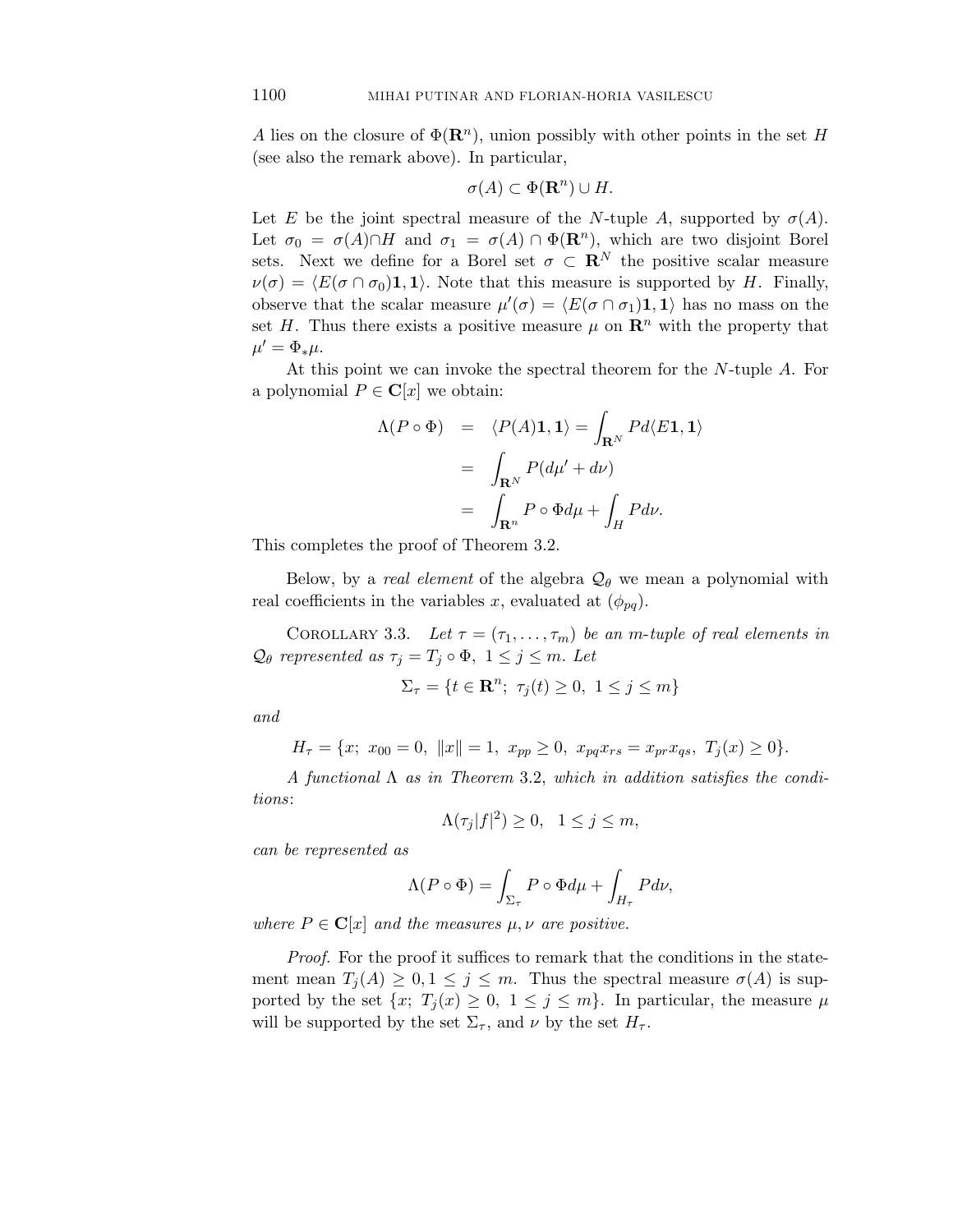We note that the form of the denominator  $\theta^{-1}$  is rather flexible in Theorem 3.2 and Corollary 3.3. Any postive definite quadratic form, uniformly bounded from below by  $\varepsilon > 0$  on the entire  $\mathbb{R}^n$ , can replace  $\theta^{-1}$ .

In complete analogy with the above setting we can consider the embedding:

$$
\Psi: \mathbf{R}^n \longrightarrow \mathbf{R}^{n+1},
$$

given by the functions

$$
\psi_p(t) = \frac{t_p}{(1 + \|t\|^2)^{1/2}}, \quad 0 \le p \le n,
$$

where we put as before  $t_0 = 1$ . The range of  $\Psi$  lies in the unit sphere of  $\mathbb{R}^{n+1}$ . We denote by  $y_p$ ,  $0 \le p \le n$ , the coordinates in  $\mathbb{R}^{n+1}$ .

Let us denote by  $\mathcal{Q}_{\theta^{1/2}}$  the algebra  $\mathbf{C}[(\psi_p)_{0 \leq p \leq n}]$ . Again, the elements of  $Q_{\theta^{1/2}}$  are uniformly bounded algebraic functions on  $\mathbb{R}^n$ .

THEOREM 3.4. Let  $\Lambda : \mathcal{Q}_{\theta^{1/2}} \longrightarrow \mathbf{C}$  be a linear, positive semi-definite functional, so that  $\Lambda(\theta^{1/2})$  is positive semi-definite, too.

Then there exists a positive measure  $\mu$  on  $\mathbb{R}^n$  and a positive measure  $\nu$ on  $\mathbf{R}^{n+1}$ , supported by the sphere  $S = \{y = (y_p)_{0 \le p \le n}; ||y|| = 1, y_0 = 0\}$ , such that for every polynomial  $P \in \mathbf{C}[y]$ ,

(3.4) 
$$
\Lambda(P \circ \Psi) = \int_{\mathbf{R}^n} P \circ \Psi d\mu + \int_S P d\nu.
$$

Proof. The proof repeats that of Theorem 3.2 and we omit most of the details. Let H be the Hilbert space obtained as a separated completion of  $Q_{\theta^{1/2}}$ with respect to the functional  $\Lambda$ . Let  $B_j$  denote the multiplication operator by  $\psi_j$  on H. Since  $B_0^2 + B_1^2 + \cdots + B_n^2 = I$  on a dense subset of H we infer that the  $B_i$  are all bounded selfadjoint operators. Moreover, they commute, so a joint diagonalization exists. From the assumption it follows in addition that  $B_0 \geq 0$ . The rest of the proof is unchanged.

### **4. Structure of positive polynomials**

In this section we shall describe the structure of all polynomial functions that are positive on a semi-algebraic set given by a simultaneous system of polynomial inequalities (including, after homogenization, the points at infinity). Similar results were obtained, in the case of compact semi-algebraic sets, in [10]. In fact we work with homogeneous polynomials and sets given by homogeneous inequalities. This restriction is imposed by the proof and by the results of Section 3. However, for continuity with the previous section, we state all results for nonhomogeneous polynomials.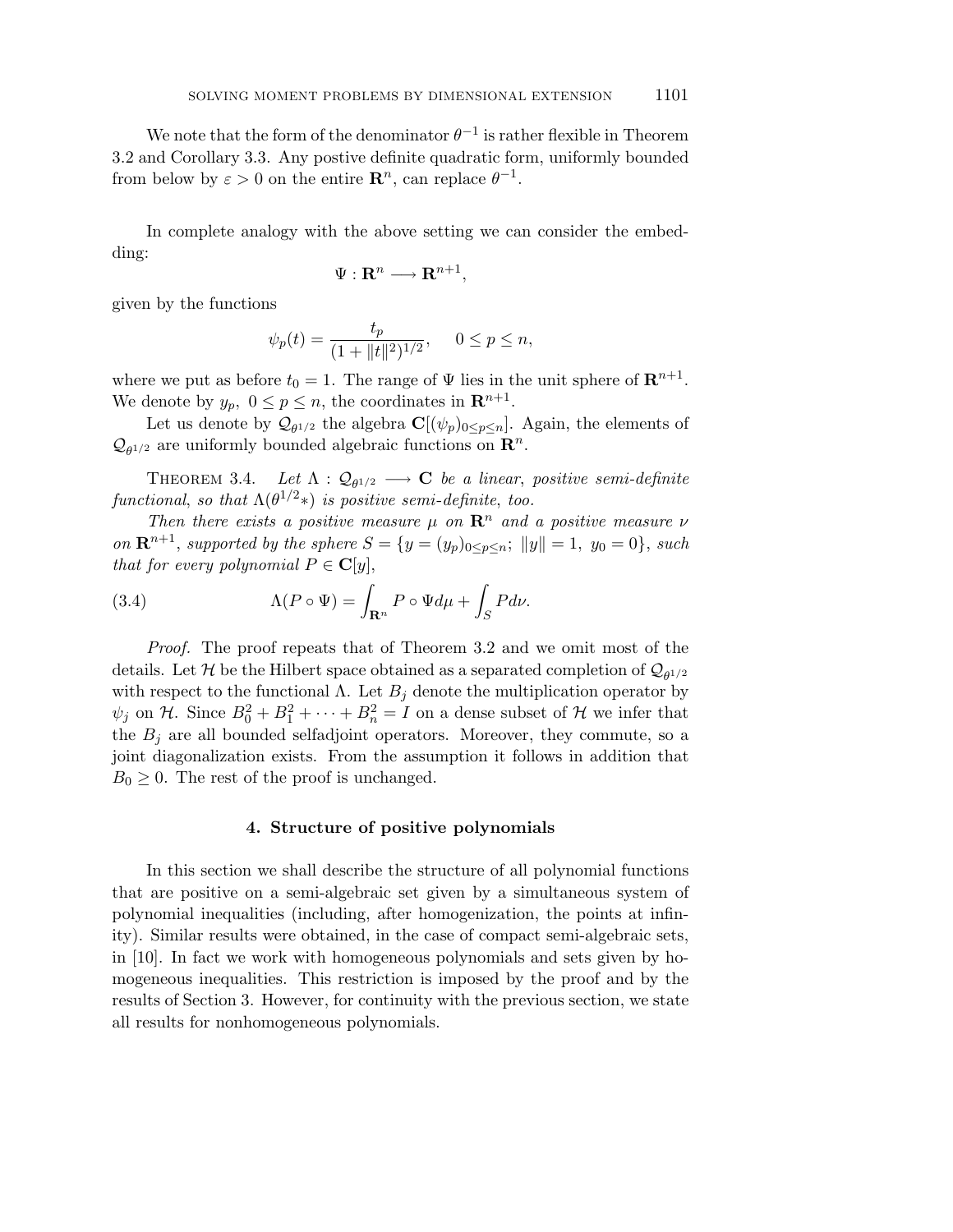We start with a few simple algebraic arguments. Let  $V: \mathbf{R}^{n+1} \to \mathbf{R}^N$ , *N* =  $(n+1)^2$ , be the map  $V(x) = \tilde{x}$ , where  $x = (x_p)_{0 \le p \le n}$ ,  $\tilde{x} = (x_p x_q)_{0 \le p, q \le n}$ , whose range can be easily described. Indeed, if  $\tilde{x} = (x_{pq})_{0 \leq p,q \leq n}$  is a point in **R**<sup>*N*</sup> such that  $x_{pp} \geq 0$ ,  $x_{pq} = x_{qp}, x_{pq}x_{rs} = x_{pr}x_{qs}$  for all  $0 \leq p, q, r, s \leq n$ , then we can find  $x = (x_p)_{0 \le p \le n}$  satisfying  $x_{pq} = x_p x_q$  for all p, q, and therefore  $V(x) = \tilde{x}$ . As the map *V* is related to the Veronese imbedding (see [14, Chap. 1, §4]), the above assertion follows easily from the elementary properties of the latter.

Now, let P be a homogeneous polynomial in  $x = (x_p)_{0 \leq p \leq n}$  of even degree 2*d*. Then we can find a homogeneous polynomial  $\tilde{P}$  of degree *d* (not unique, in general) such that  $P(x) = \tilde{P}(V(x)), x \in \mathbb{R}^{n+1}$  (see also [14]). In particular, if  $P(x) > 0$  for all  $x \neq 0$ , then we have  $\tilde{P}(\tilde{x}) > 0$  for all  $\tilde{x} \neq 0$  in the range of *V*.

Note also the identity :

(4.1) 
$$
P(1, t_1, t_2, \dots, t_n) = \tilde{P}((t_p t_q \theta(t))_{0 \le p, q \le n})(1 + ||t||^2)^d,
$$

with  $\theta(t) = (1 + ||t||^2)^{-1}$  for  $t \in \mathbb{R}^n$ .

The following technical assertion is a separation result for vector spaces possessing a certain graduation. The proof uses a procedure which goes back to [4, Th. 4].

LEMMA 4.1. Let S be a real vector space, and let  $C \subset S$  be a convex cone with the property  $S = C - C$ .

Assume that  $C = \bigcup_{d>1} C_d$ , where  $C_d$  is a convex cone such that the linear space  $S_d = C_d - C_d$  is of finite dimension, and  $C_{d+1} \cap S_d = C_d$  for all  $d \geq 1$ . Denote by  $\text{int}(\mathcal{C}_d)$  the relative interior of  $\mathcal{C}_d$  as a subset of the Euclidean space S*d*.

Assume that there exists an element  $\xi \in C_1$  with the property that, for any  $d \geq 1$  and any nonzero functional  $l \in \mathcal{S}_d^*$  which is nonnegative on  $\mathcal{C}_d$  one has  $l(\xi) > 0$ .

Let  $r_0 \in S_{d_0} \setminus \text{int}(\mathcal{C}_{d_0})$  for some index  $d_0$ . Then there exists a linear functional  $L : \mathcal{S} \to \mathbf{R}$  such that  $L(r_0) \leq 0$  and  $L|\text{int}(\mathcal{C}_d) > 0, d \geq d_0$ . In particular  $L|\mathcal{C} \geq 0$ .

*Proof.* The equality  $S_d = C_d - C_d$  implies  $int(C_d) \neq \emptyset$  for all  $d \geq 1$ .

Fix  $r_0 \in S_{d_0} \setminus \text{int}(\mathcal{C}_{d_0})$ . We shall construct by recurrence a sequence  $(L_k)_{k\geq 0}$  such that  $L_k$  is a linear functional on  $\mathcal{S}_{d_0+k}$ ,  $L_k(r_0) \leq 0$ ,  $L_k|\text{int}(\mathcal{C}_{d_0+k})$  $> 0$ , and  $L_{k+1} | \mathcal{S}_{d_0+k} = L_k$  for all  $k \geq 0$ .

Note that the property  $L_k|\text{int}(\mathcal{C}_{d_0+k}) > 0$  implies  $L_k|\mathcal{C}_{d_0+k} \geq 0$  for all  $k \geq 0$ , since the closure of int $(\mathcal{C}_{d_0+k})$  coincides with the closure of  $\mathcal{C}_{d_0+k}$  (as the latter is a convex cone with nonempty interior).

We choose first a linear functional  $L_0$  on  $\mathcal{S}_{d_0}$  such that  $L_0(r_0) \leq 0$  and  $L_0(u) > 0$  for all  $u \in \text{int}(\mathcal{C}_{d_0})$ .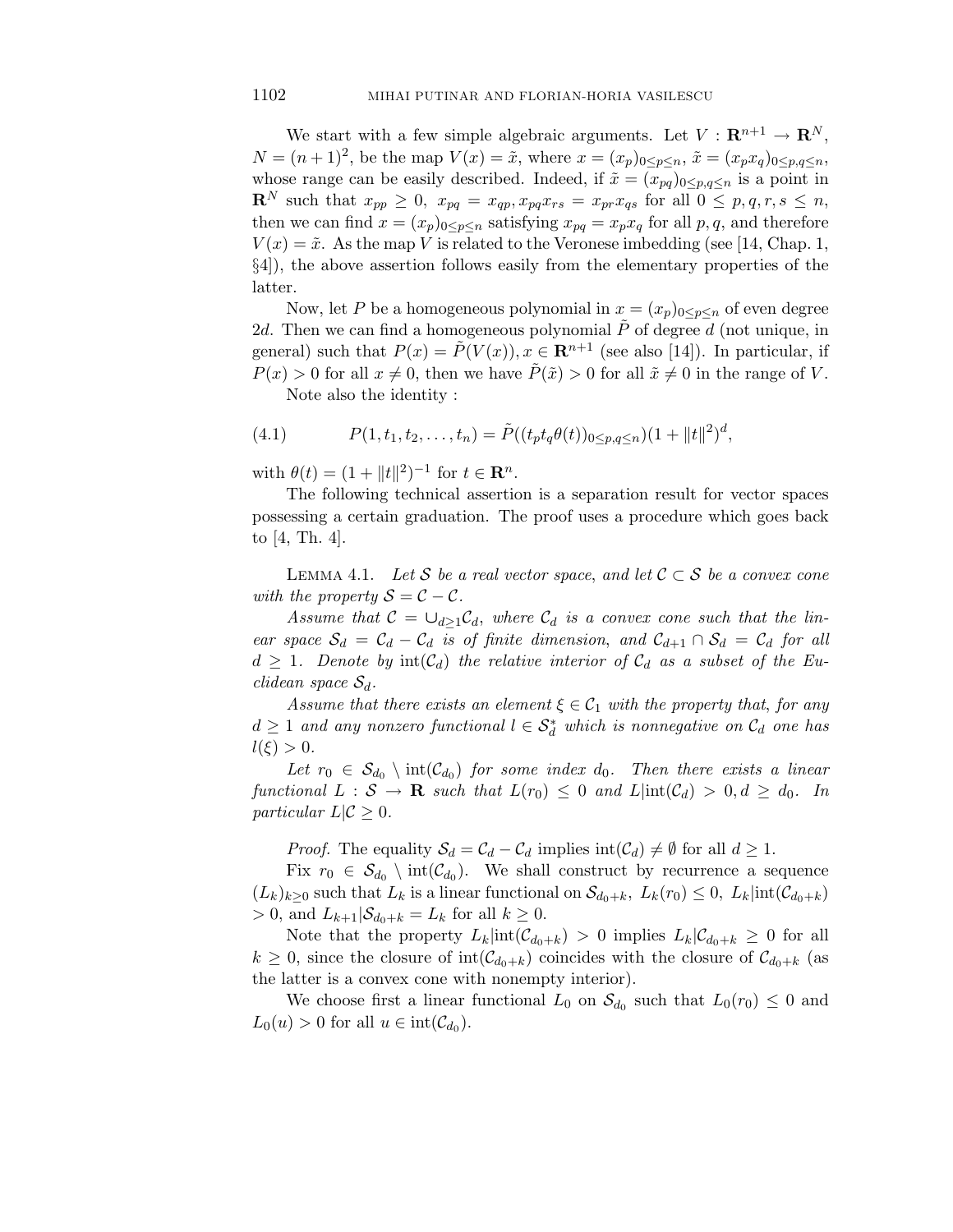Assume that the functionals  $L_0, \ldots, L_k$  have been constructed. To construct  $L_{k+1}$ , we note that

$$
\ker(L_k) \cap \mathrm{int}(\mathcal{C}_{d_0+k+1}) \subset \ker(L_k) \cap \mathrm{int}(\mathcal{C}_{d_0+k}) = \emptyset,
$$

which follows from the condition  $\mathcal{C}_{d+1} \cap \mathcal{S}_d = \mathcal{C}_d, d \geq 1$ . Therefore, there exists a linear functional  $\Lambda$  on  $\mathcal{S}_{d_0+k+1}$  such that ker( $L_k$ ) ⊂ ker( $\Lambda$ ), and  $\Lambda$  positive on int $(C_{d_0+k+1})$ . In view of our assumption,  $\Lambda(\xi) > 0$  as well as  $L_k(\xi) > 0$ . Then we must have  $\Lambda|\mathcal{S}_{d_0+k} = cL_k$  for some  $c > 0$ . Hence, the functional  $L_{k+1} = c^{-1} \Lambda$  has the desired properties.

It is easily seen that  $S = \bigcup_{d>1} S_d$ . Therefore, we may define a linear functional *L* on *S*, by setting  $L|\mathcal{S}_{d_0+k} = L_k$ ,  $k \geq 0$ . Then  $L|\mathcal{C} \geq 0$ , since  $L_k|\mathcal{C}_{d_0+k} \geq 0$  for all *k*, and  $L(r_0) = L_0(r_0) \leq 0$ . This completes the proof of Lemma 4.1.

Recall for later use how to associate each polynomial  $p \in \mathbb{C}[t], t \in \mathbb{R}^n$ ,  $deg(p) = d$ , with its *homogenization*  $P \in \mathbb{C}[x]$ ,  $x \in \mathbb{R}^{n+1}$ , by the formula:

$$
P(x_0, x_1, \dots, x_n) = x_0^d p(\frac{x_1}{x_0}, \dots, \frac{x_n}{x_0}), \ x_0 \neq 0.
$$

THEOREM 4.2. Let  $(p_1, \ldots, p_m)$  be an m-tuple of real polynomials in  $t \in \mathbf{R}^n$ , and let

$$
\theta(t) = (1 + t_1^2 + \dots + t_n^2)^{-1}, \quad t \in \mathbf{R}^n.
$$

Let p be a real polynomial on  $\mathbb{R}^n$ . Suppose that the degrees of  $p_j$ 's and p are all even.

Let  $P_1, \ldots, P_m, P$  be the corresponding homogenizations of the polynomials  $p_1, \ldots, p_m, p$ , and assume that  $P(x) > 0$  whenever  $x \in \bigcap_{k=1}^m P_k^{-1}(\mathbf{R}_+),$  $x \neq 0$ .

Then there exists an integer  $b \geq 0$ , and a finite collection of real polyno $mials \{q_{\ell}, q_{k\ell}\}, \ell \in L, k = 1, \ldots, m, such that:$ 

(4.2) 
$$
p(t) = \theta(t)^{2b} \left(\sum_{\ell \in L} q_{\ell}(t)^{2} + \sum_{k=1}^{m} \sum_{\ell \in L} p_{k}(t) q_{k\ell}(t)^{2}\right), \quad t \in \mathbf{R}^{n}.
$$

Proof. We use the notation introduced in Section 3. Let S be the **R**algebra of real elements of  $Q_{\theta}$ . That is, S is the **R**-algebra generated by 1 and the rational functions  $\phi_{ij}, 0 \leq i \leq j \leq n$ .

Let 2*d*, 2*d*<sub>j</sub> be the degrees of *p*, respectively  $p_j$ . Relation (4.2) is implied by:

(4.3) 
$$
p\theta^d = \sum_{\ell \in L} f_{\ell}^2 + \sum_{k=1}^m \sum_{\ell \in L} [p_k \theta^{d_k}] f_{k\ell}^2,
$$

with elements  $f_{\ell}, f_{k\ell} \in \mathcal{S}$ . According to relation (4.1), there are homogeneous polynomials  $\tilde{P}, \tilde{P}_j$  in  $\mathbf{R}^N$  satisfying, with the notation of Section 3,  $p\theta^d = \tilde{P} \circ \Phi$ ,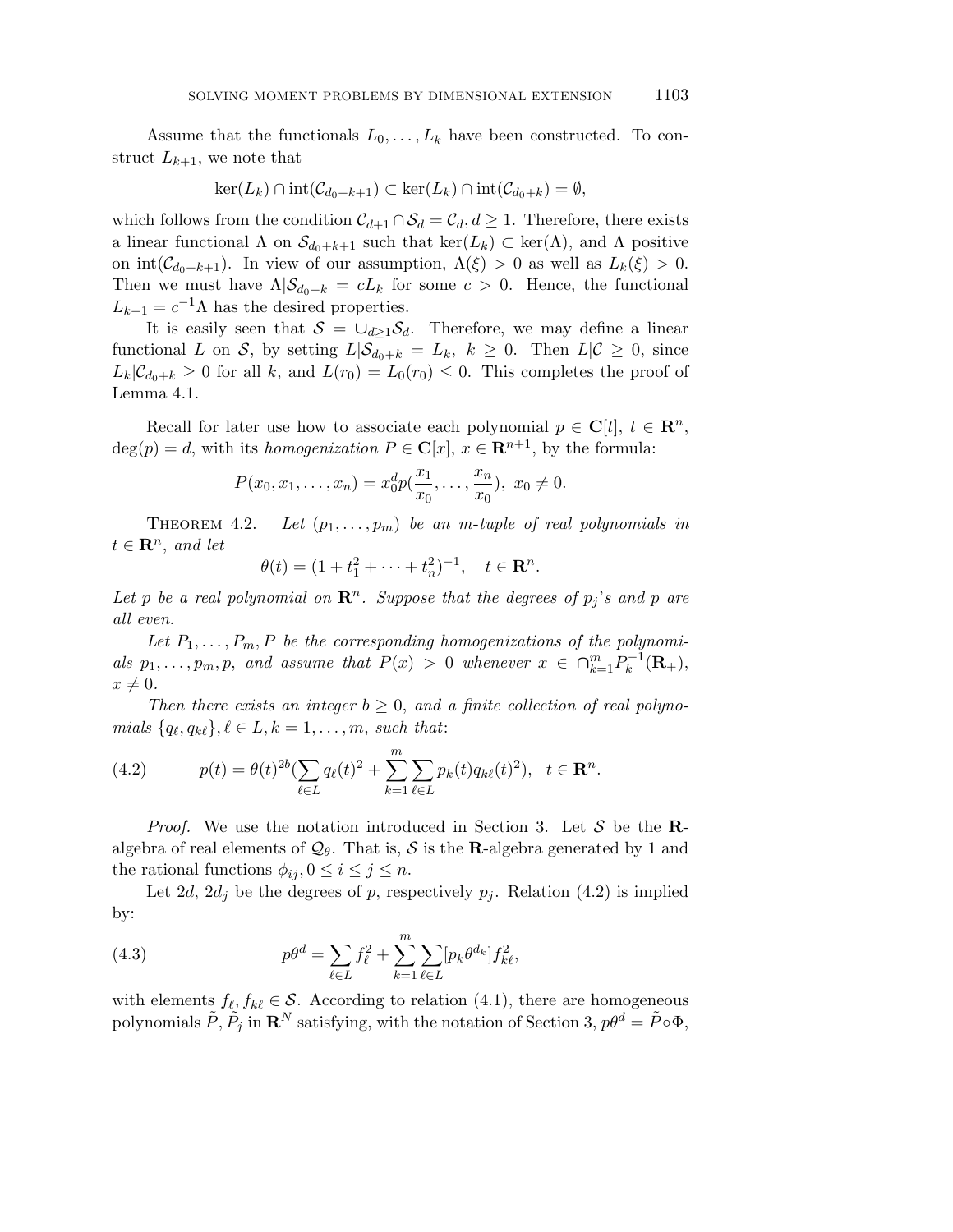$p_k \theta^{d_k} = \tilde{P}_k \circ \Phi, 1 \leq k \leq m$ . Moreover, the positivity assumptions in the statement imply that  $\tilde{P} > 0$  on the set  $\{V(x); x \in \mathbb{R}^{n+1}, x \neq 0, \ \tilde{P}_j(Vx) \geq 0,$  $1 \leq j \leq m$ , where *V* is the map defined at the beginning of this section.

With these preparations we can return to Lemma 4.1. Let  $\mathcal C$  be the positive cone in S consisting of finite sums of elements of the form  $r^2$ ,  $p_j \theta^{d_j} r_j^2$ , with  $r, r_j \in \mathcal{S}, j = 1, \ldots, m$ . For every integer  $d \geq 0$  we define the linear subspace  $\mathcal{F}_d$  as the collection of all  $r \in \mathcal{S}$  which have a representation of the form  $r(t) = \sum_{\alpha,\beta} c_{\alpha\beta} t^{\alpha} \theta(t)^{\beta}$  with  $|\alpha| \leq 2\beta \leq 4d$ .

Put also  $C_d = C \cap \mathcal{F}_d$ ,  $S_d = C_d - C_d$ ,  $d \geq 0$ . The inclusion  $S_d \subset \mathcal{F}_d$  shows that  $S_d$  is a finite-dimensional vector space.

Notice that  $S = C - C$ . Indeed, any element  $f \in S$  can be written as  $\frac{(1+f)^2-(1-f)^2}{4}$ . We also have  $\mathcal{C}_d \subset \mathcal{C}_{d+1}$ , and  $\mathcal{C}_{d+1} \cap \mathcal{S}_d \subset \mathcal{C}_{d+1} \cap \mathcal{F}_d = \mathcal{C}_d$ . Hence  $\mathcal{C}_{d+1} \cap \mathcal{S}_d = \mathcal{C}_d, d \geq 0$ . Clearly,  $\mathcal{C} = \bigcup_{d \geq 0} \mathcal{C}_d$ .

Our next aim is to prove that the constant function  $\xi = 1$  satisfies the condition in Lemma 3.1. Indeed, fix an integer  $d \geq 1$  and let  $l \in S^*_{d}$  be a nonnegative functional on  $C_d$  which, by way of contradiction, vanishes at **1**. Let us denote:

$$
\Delta = (1 + t_1^2 + \dots + t_n^2).
$$

Remark that  $\Delta^{2d}$  is a polynomial of degree 4*d* which can be written as a sum of squares of monomials, each with positive integral coefficients. Moreover, any monomial  $t^{2\alpha}$ , with  $|\alpha| \leq 2d$ , explicitly appears in this decomposition. Consequently,

$$
1 - \frac{t^{2\alpha}}{\Delta^{2d}} \in \mathcal{C}_d, \quad |\alpha| \le 2d.
$$

Since  $l(1) = 0$  and  $l | \mathcal{C}_d \geq 0$ , it follows that:

$$
l(\frac{t^{2\alpha}}{\Delta^{2d}}) = 0, \quad |\alpha| \le 2d.
$$

We choose next multi-indices  $\alpha, \beta$  satisfying  $|\alpha|, |\beta| \leq 2d$ . Let  $\lambda$  be an arbitrary real number. Since all three terms in the binomial expansion below belong to  $S_d$ , we must have:

$$
l[(\frac{t^{\alpha}}{\Delta^{d}} + \lambda \frac{t^{\beta}}{\Delta^{d}})^{2}] \geq 0.
$$

As  $\lambda$  is arbitrary, this implies  $l(t^{\alpha+\beta}/\Delta^{2d}) = 0$  whenever  $|\alpha|, |\beta| \leq 2d$ . Therefore, via an obvious decomposition of an arbitrary multi-index  $\alpha$  with  $|\alpha| \leq 4d$ , we deduce:

$$
l(\frac{t^\alpha}{\Delta^{2d}})=0,\quad \ |\alpha|\leq 4d.
$$

Finally, if we write  $t^{\alpha}/\Delta^{2k} = t^{\alpha}\Delta^{2d-2k}/\Delta^{2d}$  if  $|\alpha| \leq 4k \leq 4d$ , and  $t^{\alpha}/\Delta^{2k+1}$  $= t^{\alpha} \Delta/\Delta^{2k+2}$  if  $|\alpha| \leq 4k + 2 \leq 4d$ , we infer  $t^{\alpha} \theta(t)^{\beta} \in \mathcal{S}_d$  if  $|\alpha| \leq 2\beta \leq 4d$ , and  $l(t^{\alpha} \theta(t)^{\beta}) = 0,$ 

showing that  $l = 0$  and that Lemma 3.1 can be applied.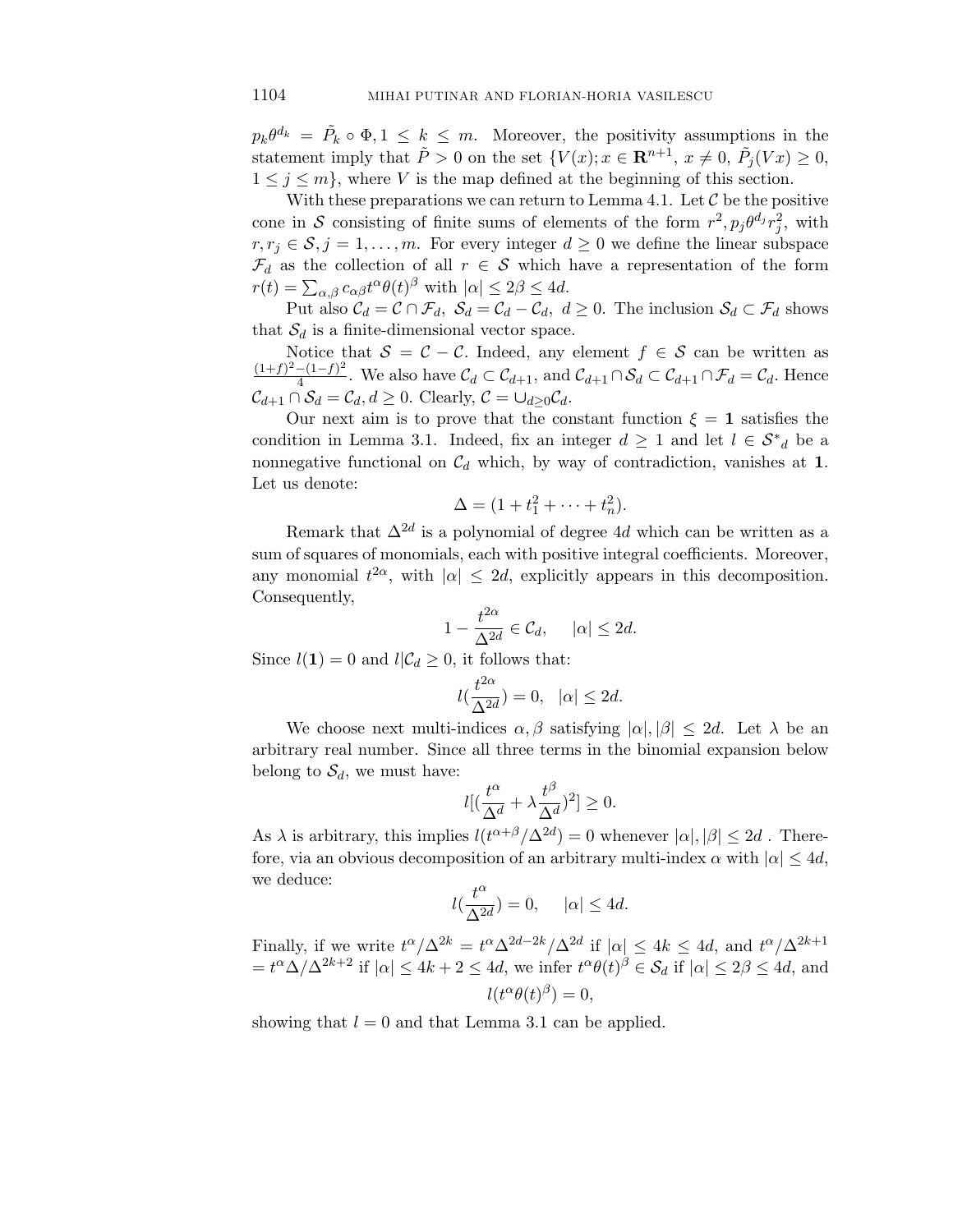Note that the above discussion implies, in fact, the equality  $\mathcal{F}_d = \mathcal{S}_d$ .

With *p* as in the statement, we clearly have  $p\theta^d \in \mathcal{F}_d = \mathcal{S}_d$ . Assume  $p\theta^d \notin \text{int}(\mathcal{C}_d)$ . By virtue of Lemma 3.1, there exists a linear functional *L* on S, which is nonnegative on C, such that  $L(p\theta^d) \leq 0$ .

We can extend the functional *L* by linearity to the complex space  $Q_{\theta}$ . By Corollary 3.3, there exist a positive measure  $\mu$ , with support in  $\Sigma_0 =$  $\bigcap_{k=1}^{m} p_k^{-1}(\mathbf{R}_+)$ , and a measure *ν* supported by the set  $H_0 = \{(x_{pq}) = Vx;$  $\|\tilde{V}x\| = 1, x_{00} = 0, \ \tilde{P}_j(Vx) \geq 0, 1 \leq j \leq m\},\$  such that:

$$
0 \ge L(p\theta^d) = \int_{\Sigma_0} p\theta^d d\mu + \int_{H_0} \tilde{P} d\nu > 0,
$$

which is impossible. Consequently,  $p\theta^d \in C_d$  and the representation (4.3) follows. By simplifying the denominators we finally obtain relation (4.2).

Remark. It follows from the previous proof that the decomposition (4.3) actually takes place in the space  $\mathcal{F}_d$ , where  $2d = \deg(p)$ .

The next result is one of the main assertions from [11].

Corollary 4.3. Let *p* be a polynomial such that its homogenization *P* satisfies  $P(x) > 0$ ,  $x \in \mathbb{R}^{n+1} \setminus \{0\}$ . Then there exist an integer  $b \geq 0$ , and a finite collection of real polynomials  ${q_\ell}_{\ell \in L}$ , such that

$$
p(t) = \theta(t)^{2b} \sum_{\ell \in L} q_{\ell}(t)^2, \quad t \in \mathbf{R}^n,
$$

 $where \ \theta(t) = (1 + t_1^2 + \dots + t_n^2)^{-1}.$ 

A variety of particular cases of Theorem 4.2 can at this point be discussed. We mention only one. Namely, assume for instance that  $p(t) = ||t||^{2d} + q(t)$ and  $\deg(q) < 2d$ ; then the associated homogeneous polynomial  $P(x)$  is automatically strictly positive on the hyperplane at infinity  $x_0 = 0$ . Therefore we can repeat the proof and obtain the following result.

COROLLARY 4.4. Let  $(p_1, \ldots, p_m)$  be an *m*-tuple of real polynomials in  $t \in \mathbb{R}^n$ , and let

$$
\theta(t) = (1 + t_1^2 + \dots + t_n^2)^{-1}, \quad t \in \mathbf{R}^n.
$$

Let  $g_1(t)$ ,  $g_0(t)$  be real polynomials with  $deg(g_0) < deg(g_1)$ , such that the homogeneous polynomial  $G_1$  attached to  $g_1$  satisfies  $G_1(x) > 0$ ,  $x \in \mathbb{R}^{n+1} \setminus \{0\}.$ Let  $p = g_0 + g_1$ . Assume that  $p(t) > 0$ , whenever  $t \in \bigcap_{k=1}^{m} p_k^{-1}(\mathbf{R}_+)$ .

Then there exist an integer  $b \geq 0$  and a finite collection of real polynomials  ${q_{\ell}, q_{k\ell}}$ ,  $\ell \in L, k = 1, \ldots, m$ , such that:

$$
p(t) = \theta(t)^{2b} \left(\sum_{\ell \in L} q_{\ell}(t)^{2} + \sum_{k=1}^{m} \sum_{\ell \in L} p_{k}(t) q_{k\ell}(t)^{2}\right), \quad t \in \mathbf{R}^{n}.
$$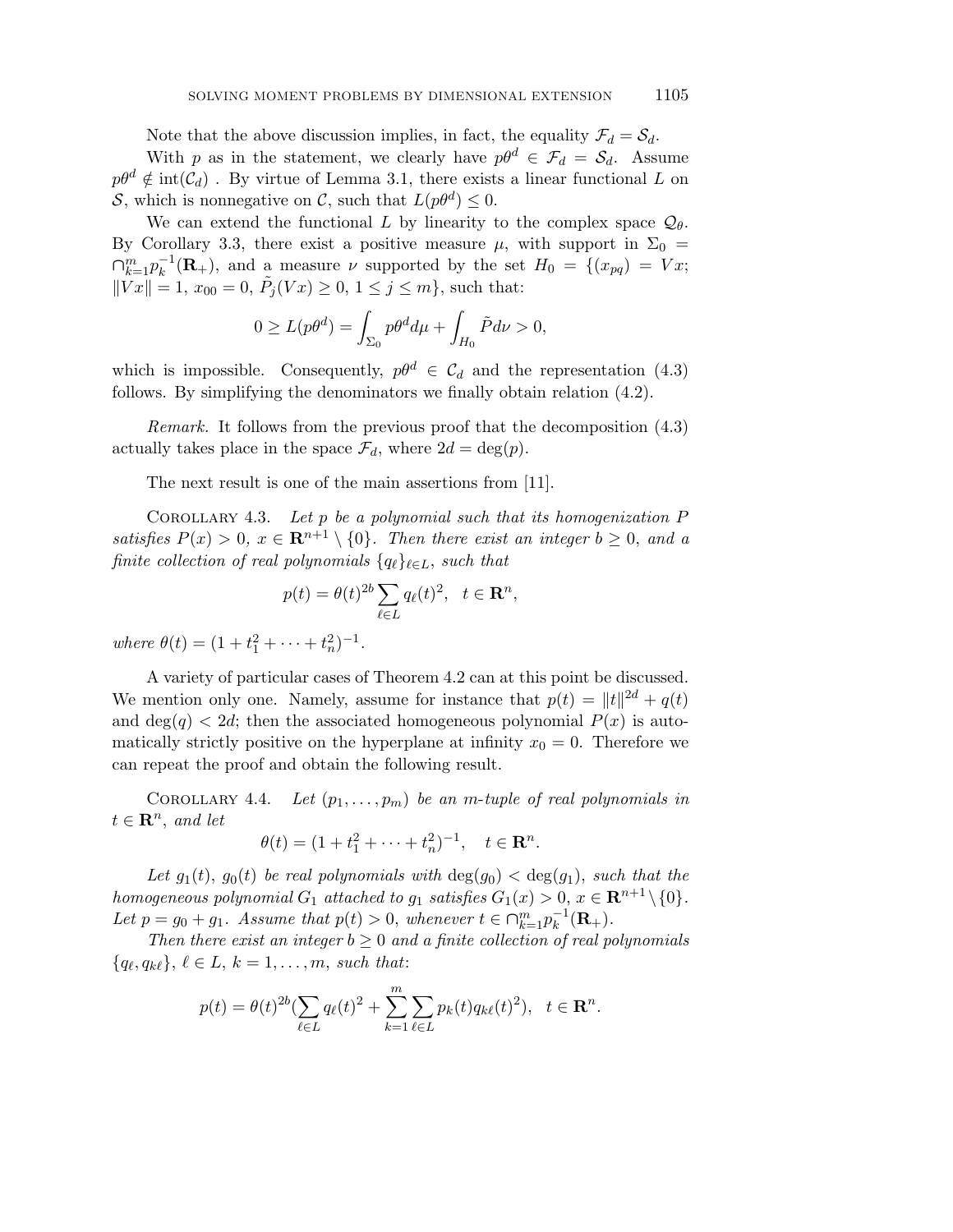The preceding result is the first place where the explicit decomposition of the functional  $\Lambda$  (cf. Corollary 3.3) into two integrals is needed by the proof. Otherwise, for Theorem 4.2 and Corollary 4.3 we could have worked as well on the bigger space  $\mathbb{R}^N$ , without explicitly decomposing the functional  $\Lambda$ .

The case of polynomials  $p$  and  $p_j$  of arbitrary degree requires Theorem 3.4 and a repetition of the above proof. The novel fact this time is the occurrence of  $\theta^{1/2}$  as a necessary factor in the decomposition of *p*. We simply state the result.

THEOREM 4.5. Let  $(p_1, \ldots, p_m)$  be an *m*-tuple of real polynomials in  $t \in \mathbb{R}^n$ , and let

$$
\Delta(t) = (1 + t_1^2 + \dots + t_n^2), \quad t \in \mathbf{R}^n.
$$

Let p be a real polynomial on  $\mathbb{R}^n$ . Let  $P_1, \ldots, P_m, P$ , be the corresponding homogenizations of the polynomials  $p_1, \ldots, p_m, p$ . Assume that  $P(x) > 0, x \in$  $\bigcap_{k=1}^{m} P_k^{-1}(\mathbf{R}_+), x \neq 0.$ 

Then there exist an integer  $b \geq 0$  and a finite collection of real polynomials *in t*,  $\sqrt{\Delta}$ *,* {*q*<sub>*t*</sub>*, q*<sub>*k*</sub>*t, r*<sub>*k*</sub><sup>}</sup>, ( $\ell \in L, k = 1, ..., m$ )*, such that* 

$$
\Delta^b p(t) = \sum_{\ell \in L} [q_\ell(t, \sqrt{\Delta})^2 + \sqrt{\Delta} r_\ell(t, \sqrt{\Delta})^2]
$$
  
+ 
$$
\sum_{k=1}^m \sum_{\ell \in L} p_k(t) [q_{k\ell}(t, \sqrt{\Delta})^2 + \sqrt{\Delta} r_{k\ell}(t, \sqrt{\Delta})^2], \quad t \in \mathbb{R}^n.
$$

Final remarks. 1. We have encountered above several rational or algebraic embeddings:

$$
R:\mathbf{R}^n\longrightarrow \mathbf{R}^N,
$$

which had the quality that the positive definite maps on the polynomial algebra in *N* variables, which are supported by a natural closure of the range of *R*, are easily representable by positive measures. By pull-back on  $\mathbb{R}^n$  we have thus obtained the moment results and the structure of positive polynomials. This scheme can obviously be applied to other embeddings of the affine space, with similar consequences.

2. Returning to Theorem 2.8 and Corollary 4.4, we remark that the semigroup  $t^{\alpha} \theta(t)^{\beta}, \alpha \in \mathbb{Z}_+^n, \beta \in \mathbb{Z}_+$ , is finitely generated. Consequently Theorem 6.1.11 of [2] applies and it shows that any polynomial *p* satisfying  $p(t) \geq 0, t \in \mathbb{R}^n$ , can be approximated in the finest locally convex topology of  $\mathbf{R}[t, \theta]$  by elements in the convex cone  $\Sigma$  of squares of polynomials multiplied by powers of  $\theta$ . Indeed,  $p(t) + \varepsilon (1 + ||t||^2)^d$ , with  $\varepsilon > 0$  and  $2d > \deg(p)$  will satisfy the positivity condition in Corollary 4.4. However, as mentioned in [11], there are such polynomials *p* which do not belong to  $\Sigma$ . Therefore the cone  $\Sigma$ is not closed in the finest locally convex topology of the algebra  $\mathbf{R}[t, \theta]$ .